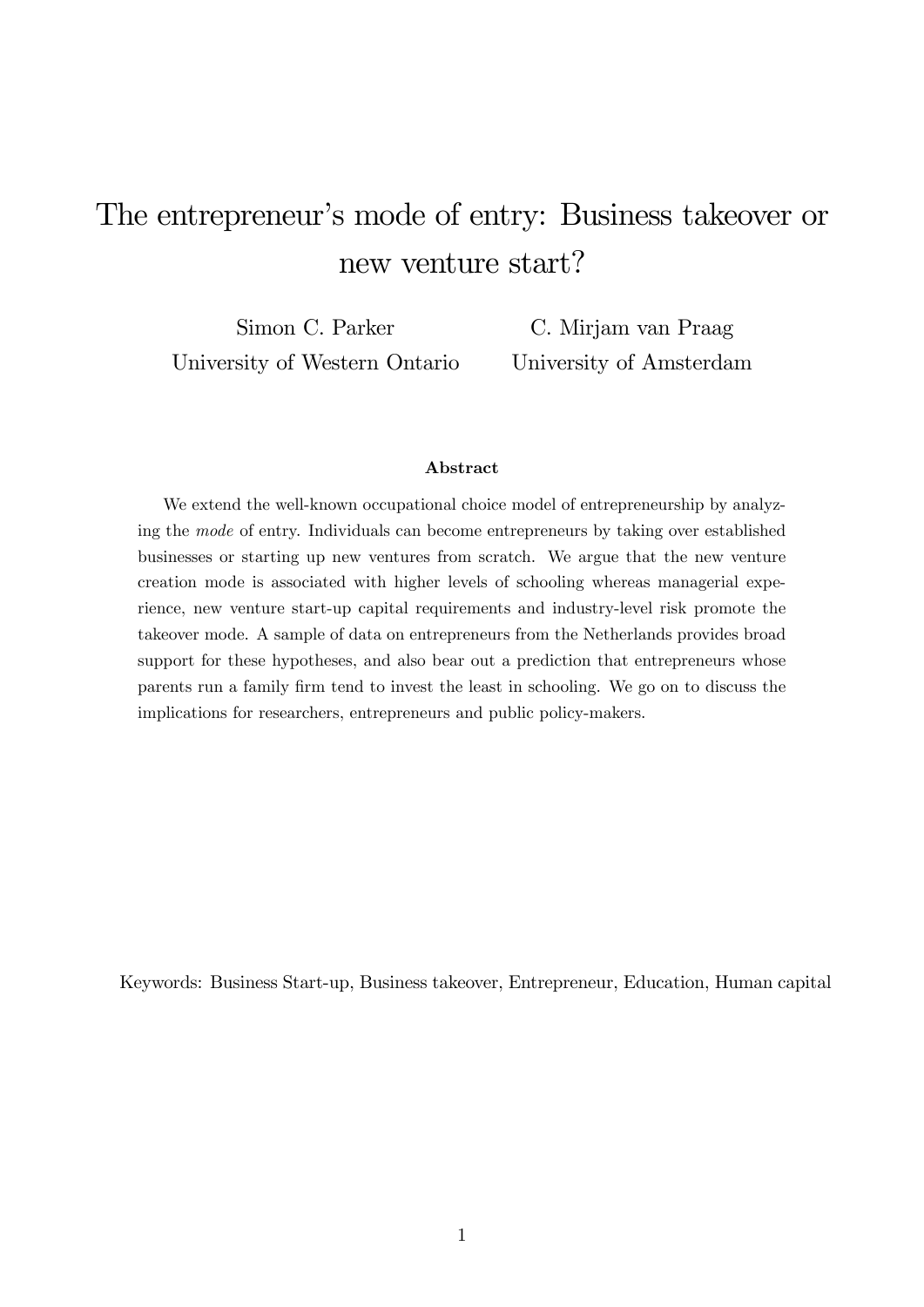# 1 Executive Summary

It is common for researchers to analyze entrepreneurship in terms of new venture creation. Despite this emphasis, starting a new firm from scratch is not the only way individuals can become entrepreneurs. They can also take over an existing firm, including a family business if they come from a business-owning family. One can therefore distinguish the mode of entry from the entry decision itself. Yet we currently know very little about the factors which determine the mode of entry which individuals choose, despite its importance for entrepreneurship researchers and public policy-makers.

The present article aims to fill this lacuna. We develop a framework based on human capital theory and estimate it using a sample of data on Dutch entrepreneurs. The results show that important differences exist between the characteristics of entrepreneurs who opt for different modes of entry. We believe this carries several important implications for scholarship and practice. Most entrepreneurship researchers have not yet realized that the determinants of entrepreneurship entry might be distinct for different modes of entry. Some researchers define entrepreneurs as business owners and analyze the determinants of success or choice for this combination of self-starters and entrepreneurs who have taken over an existing firm. Other researchers define entrepreneurs as those who started a business and focus on the factors determining their performance. However, little attention is paid to the distinction we highlight and, usually, the results of both sorts of studies are treated as though these entry modes are comparable. Our study will show this is not always the case by showing that people with different human capital backgrounds are attracted towards different modes of entry.

Implications for practice arise because most governments in developed countries implement policies designed to encourage individuals to become entrepreneurs. For example, an ongoing policy debate is concerned with the dearth of possible successors to family businesses in contemporary developed economies. There are several reasons why economic value can be lost when small family-owned firms close without finding successors, which put jobs as well as wealth at risk. Hence we argue that the current focus of entrepreneurship policy on encouraging new market entry might need to be complemented with efforts to preserve economic value already embodied in established entrepreneurial ventures. Furthermore, our analysis suggests that policy-makers seeking to stimulate domestic entrepreneurship should recognize that policies designed to promote new starts might not necessarily be suitable for individuals who are contemplating entry by taking over an existing firm that seeks a successor. If targeted policies are to provide the correct incentives, it is necessary to take into account the mode of entry into entrepreneurship as well as the gross entry flow.

To provide the evidence needed to inform this debate, the present article asks the following questions: What are the determinants of an individual's decision to start up a business from scratch, or to take over instead an established firm looking for a successor? And, in the case of a takeover, when will individuals who come from a business-owning family take over a family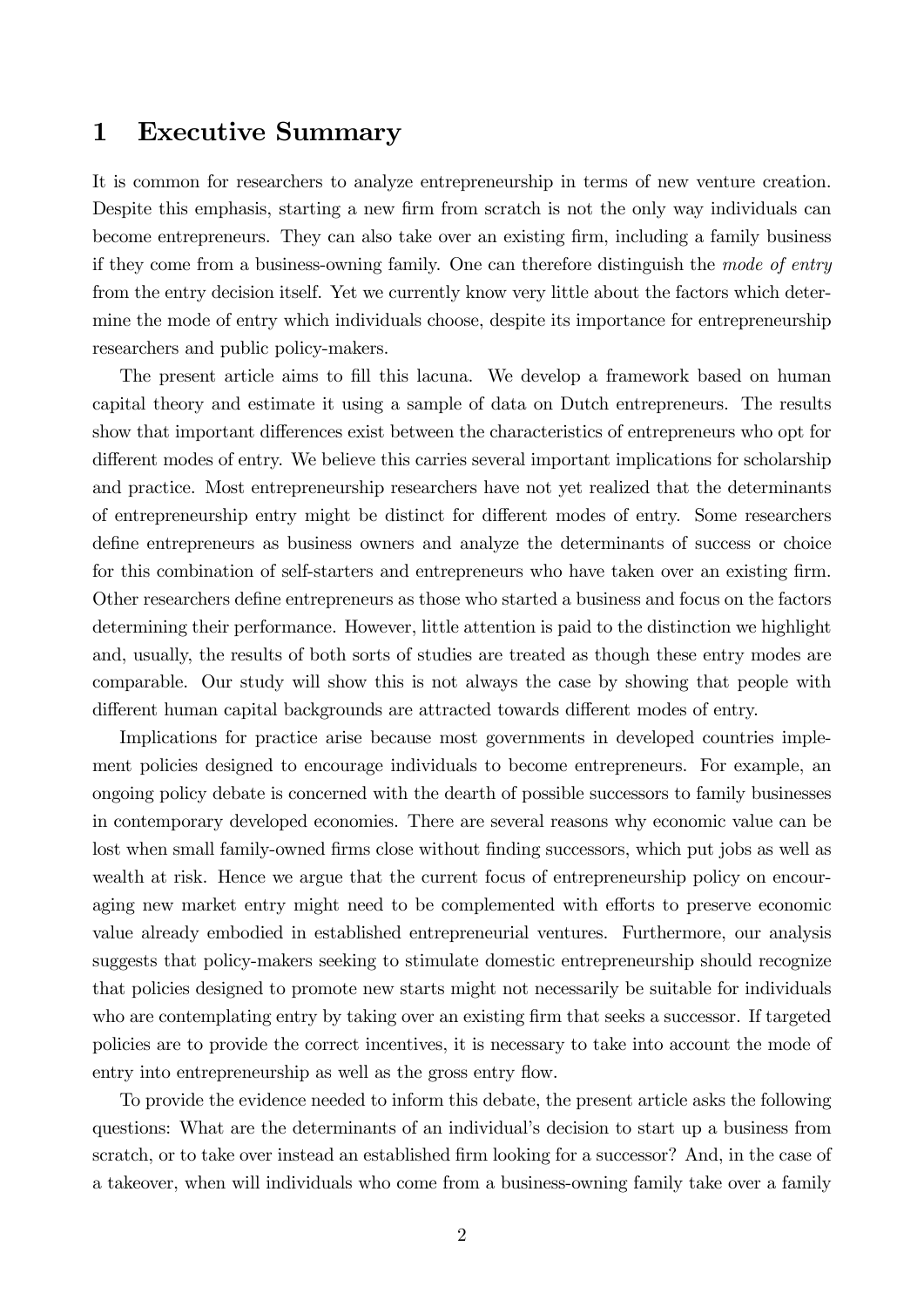business, and when will they acquire a firm from a third party? The lens we use to examine these questions is human capital theory, in particular the relationship between 'formal' human capital such as schooling, and 'informal' human capital such as transfers of business knowledge through exposure to family firms. Our conceptual discussion generates several hypotheses predicting how various dimensions of human capital, family background, capital requirements and market risk are likely to affect the mode of entry. These hypotheses are tested using a sample of data from the Netherlands, and identify several salient determinants of entry modes. The paper concludes with a discussion of implications of the findings, and suggestions about possible directions for future research.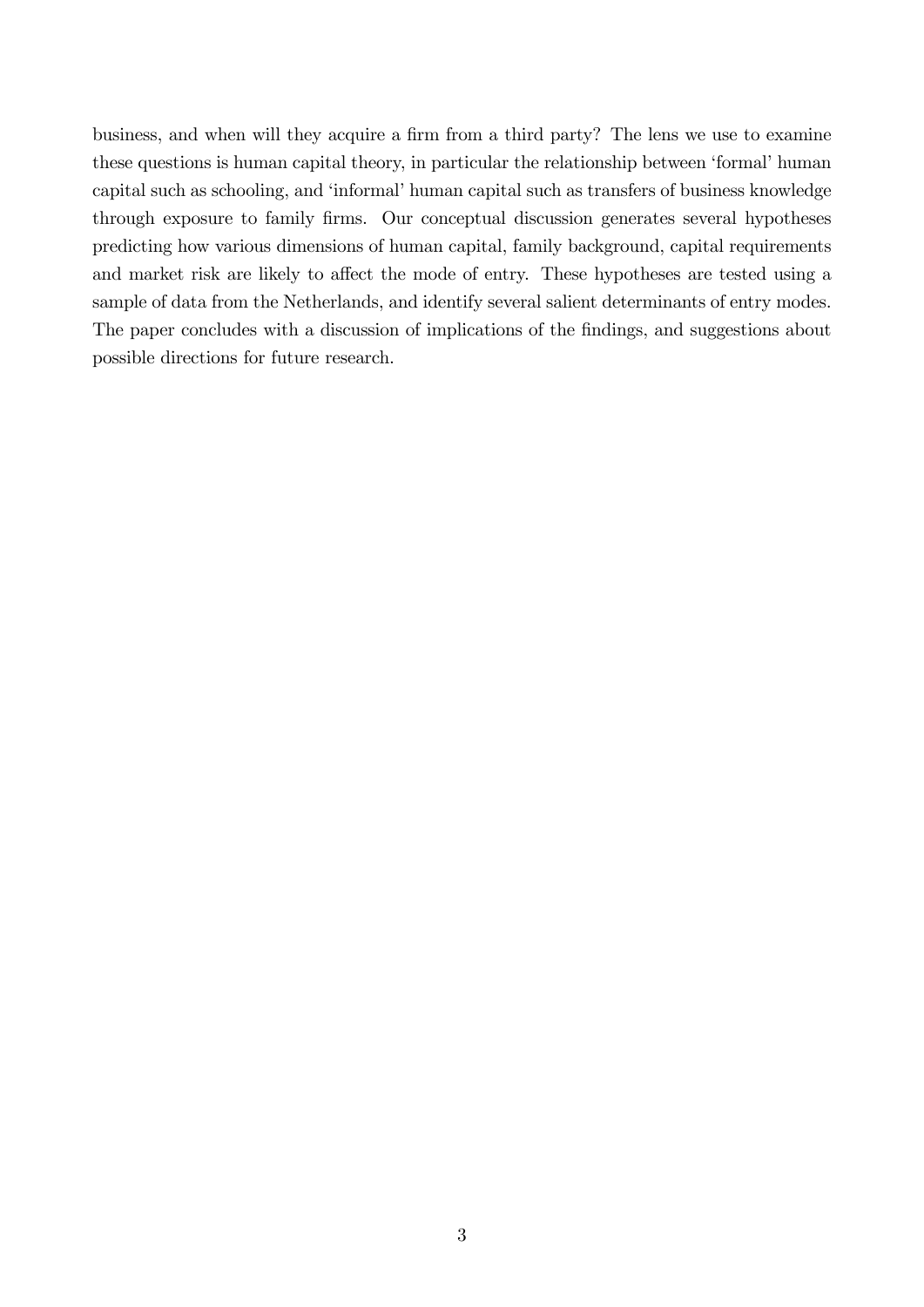# 2 Introduction

An extensive literature now treats the decision to become an entrepreneur as an occupational choice. Recent research emphasizes the importance of several variables that may affect this decision, including borrowing constraints (Hurst and Lusardi, 2004; Parker and van Praag, 2006); human capital (Lazear, 2005; van Praag, 2005); geographical location (Acs and Armington, 2006); cognitive biases (Puri and Robinson, 2007; Lowe and Ziedonis, 2006; Hayward et al., 2006); genetic heritage (e.g., Nicolaou et al., 2008) and ethnicity (Fairlie, 2004). This literature focuses on entrepreneurship as a transition into independent business ownership, and usually frames entrepreneurship in terms of new venture creation. Despite this emphasis, starting a new firm from scratch is not the only way individuals can become entrepreneurs. They can also take over an existing firm, including a family business if they come from a business-owning family. One can therefore distinguish the mode of entry from the entry decision itself.

There are at least two reasons why policy-makers may be concerned with the mode of entry. First, the population is aging, especially in Europe, thereby increasing the potential for business transfers. According to the European Commission, ëone third of EU entrepreneurs, mainly those running family enterprises, will withdraw within the next ten years. According to estimates this could affect up to 690,000 small and medium sized enterprises and 2.8 million jobs every yearí (Commission of the European Communities, 2006, p.3). The importance of business takeovers is also underlined by national data. For example, based on the age distribution of business owners, 20,000 firms per year are expected to seek takeover candidates in the next five years in the Netherlands. In comparison, 70,000 firms are started every year in the Netherlands (data source: The Dutch Ministry of Economic Affairs). At the same time, the proportion of firms being taken over by family members is decreasing sharply in several countries. One reason is that parents are having fewer children, which decreases the probability of finding suitable takeover candidates among one's own offspring. Another is that wider access to education has broadened the career options of younger people, many of whom now have more attractive alternatives to continuing a family firm. Thus research conducted by ING bank reveals that in the period 1994–1999,  $35\%$  of Dutch firm owners sold their firm to a family member, whereas the corresponding percentage in 2003 was only 22%. In Canada, four out of ten small business owners are expected to retire within the next Öve years, and seven out of ten will retire within the next decade, according to evidence given by the Canadian Federation of Independent Business (CFIB) to the Canadian Standing Senate Committee on Banking, Trade and Commerce in June 2006. The CFIB estimates that almost 58% of heads of SMEs anticipate retiring in two years without having identified a successor, with two-thirds failing to start any planning for their future succession. Likewise, the UK Small Business Service identified one third of British SME owners as vulnerable to age-related transfer failure (Commission of the European Communities, 2006).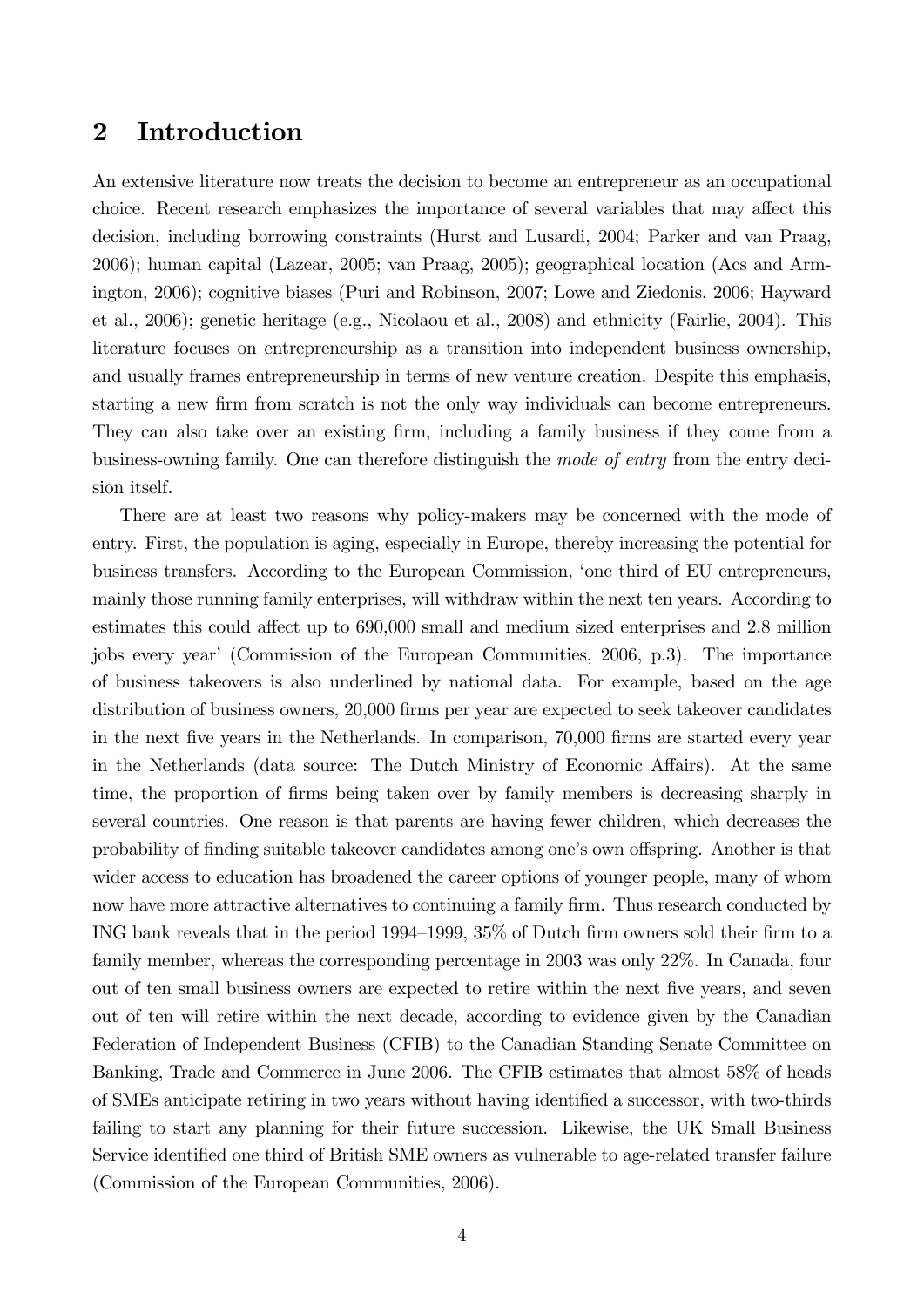There are several reasons why economic value can be lost when small family-owned firms close and seek external successors. First, unlike large Örms, many small family-Örms lack tangible assets which can be easily redeployed to other uses. Instead, much of the value is embodied in the networks and idiosyncratic expertise of the small firm owner-manager him or herself. A second, related, point is that unlike large incorporated firms, where detailed accounting and operational information is usually available in a highly systemised form, small family firms are prone to less rigorous reporting requirements and tend to be more informationally opaque to outside investors. Outside investors therefore face a classic asymmetric information problem, which can be expected to make them more reluctant to invest in takeovers of small firms when they close. Third, it can be costly and time-consuming for entrepreneurs to find suitable successors from outside the family, implying that aggregate transaction and operation costs are likely to increase as the number of family firms taken over by 'outsiders' rises. For all these reasons, 'a small business owner will tend to sell at a discount to competitors, ... with the associated risk of business closure<sup> $\gamma$ </sup> putting as many as two million jobs at risk in Canada, according to CFIB.

Under-investment in taking over small firms might be privately rational but has potentially adverse social welfare implications. This is potentially a serious problem because a substantial amount of economic value is bound up in private (non-publicly traded) firms. Europe's 18 million SMEs employ 66% of the workforce and generate 55% of total turnover (Eurostat, 2000). These figures illustrate an important, but sometimes overlooked, consideration in the entrepreneurship debate: the importance of preserving the economic value of existing entrepreneurial firms as well as creating value via new starts.<sup>1</sup> This provides an important motivation for analyzing the choice of entrepreneurial entry between takeover and brand new starts.

The second reason why the mode of entry is of policy interest relates to the growing trend in public policy towards promoting entrepreneurship. The European Commission Green Paper on Entrepreneurship (2003) is only one of a recent raft of policy initiatives of this kind. As noted there, 'The challenge for the European Union is to identify the key factors for building a climate in which entrepreneurial initiative and business activities can thrive. Policy measures should seek to boost the Union's levels of entrepreneurship, adopting the most appropriate approach for producing more entrepreneurs and for getting more firms to grow' (European Commission, 2003, p. 9). Yet it does not necessarily follow that a set of policies designed to promote new starts will also be suitable for individuals who are contemplating entry by taking over an existing firm that seeks a successor. If targeted policies are to provide the correct incentives, it is necessary to take into account the mode of entry into entrepreneurship as well

<sup>&</sup>lt;sup>1</sup>The European Commission again: 'In general, family businesses with their long-term orientation provide an important element of stability to our economies and are the source of a wealth of genuine corporate social responsibility-practices ... More successful business transfers will have immediate beneficial effects for Europe's economy. Existing companies conserve on average five jobs whereas a start-up generates on average two jobs' (Commission of the European Communities, 2006, p. 3-4).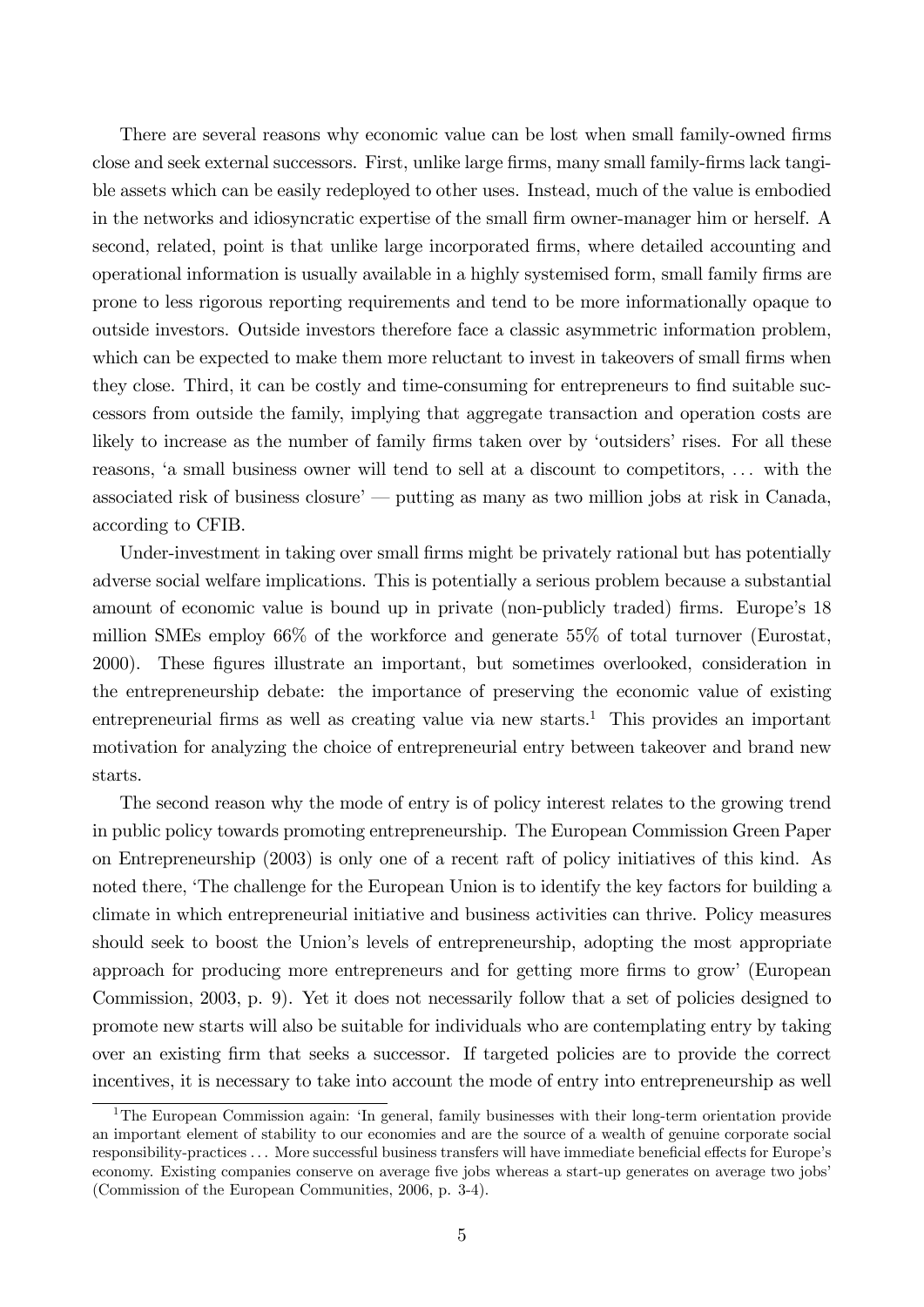as the gross entry flow. However, to our knowledge, the entry mode of entrepreneurs has been little studied to date. In particular, we still know little about which types of individual match with which types of firm (i.e., takeover or start-up) as the owner-manager.

This paper analyzes the entrepreneurial entry mode decision, in an effort to shed light on the following questions: What are the determinants of an individual's decision to start up a business from scratch, or to take over instead an established firm looking for a successor? And, in the case of a takeover, when will individuals take over a family business, and when will they acquire a firm from a third party, given that a family business is available in the family? We develop a framework based on human capital theory and test the propositions resulting from this framework using a sample of Dutch entrepreneurs. The central argument advanced in this paper is based on a distinction between formal human capital and informal human capital. Whereas formal human capital is a set of skills and capabilities conveyed by formal education and work experience, we define informal human capital as comprising skills and knowledge transmitted from business-owning parents to their offspring. Our conceptual discussion generates several hypotheses predicting how various dimensions of human capital affect the mode of entry. These hypotheses guide the empirical analysis which helps identify the salient determinants of entry mode. We believe our findings provide valuable evidence on a little researched issue, and carry interesting implications for researchers, entrepreneurs and public policy-makers.

Reflecting an emphasis in the empirical literature on the family succession problem from the departing founder's perspective rather than the potential successor's, the existing literature on entrepreneurs' modes of entry is rather limited. One of the few papers to explore this issue is the descriptive study by Cooper and Dunkelberg (1986). Those authors analyzed entry via new starts, inheriting a business, and taking over an external business – as well as promotions within family firms. Using survey responses from 1,756 members of the US National Federation of Independent Business sampled in 1979, Cooper and Dunkelberg described each entry mode in terms of entrepreneurs' background characteristics, motivations and attitudes and previous careers. However, Cooper and Dunkelberg did not conduct a multivariate statistical analysis of the determinants of entry mode, which is the focus of enquiry here.<sup>2</sup>

There is also a limited amount of conceptual work on business transfers and takeovers. Holmes and Schmitz (1990) investigate the circumstances under which entrepreneurs decide whether to continue operating a venture or to transfer it to a possibly less able entrepreneur, thereby releasing time and resources to explore new opportunities. Holmes and Schmitz deal more with entrepreneurs' decisions about how to dispose of existing ventures than with their decisions about how to enter. Others have identified borrowing constraints as barriers to takeovers (Caselli and Gennaioli, 2005), though this too does not consider alternative entry modes. Nor does the literature analyzing whether family firm founders decide to appoint

<sup>&</sup>lt;sup>2</sup>Another study, by Chaganti and Schneer (1994), explored performance outcomes of firms as a function of different modes of entry. This topic is not explored in the present paper.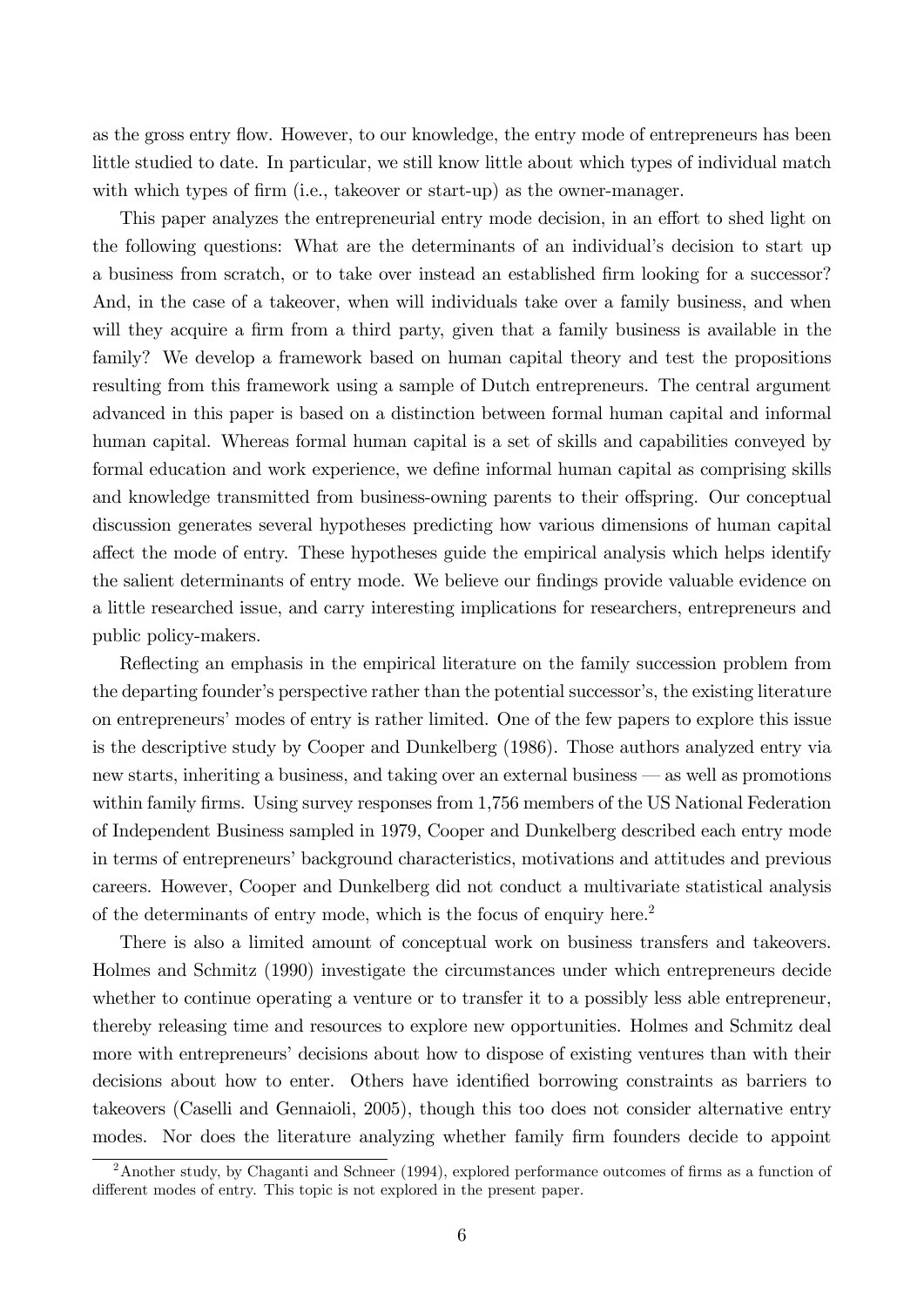either a family or an external CEO (Burkart et al, 2003; Bennedsen et al, 2006).

The remainder of the paper is structured as follows. Section 3 presents a conceptual discussion of the entry-mode decision of entrepreneurs. Section 4 describes our sample data, and outlines the modes of entrepreneurial entry observed in the sample. Section 5 presents the empirical results, and Section 6 concludes with a discussion of implications for policy-makers, limitations of this study and suggestions about possible directions for future research.

### 3 Conceptual discussion

In the following, we focus on two types of entrepreneur and three types of firm. The two entrepreneur types are  $f$  and  $g$ :  $f$  types are born into families owning a family business, and  $g$  types are born into families without a family business. The three firm types are family firms looking for successors who belong to the family, F; ventures seeking a successor from outside the family, T; and new start-ups,  $N<sup>3</sup>$ . The last two types of firms can be operated by anyone, but by definition only  $f$  type entrepreneurs can operate the first type. Hence after analyzing the attractiveness of F matches for f types, we will focus on choices between N and T for both  $q$  types and those  $f$  types who do not enter via F. We will only investigate the entry strategies of individuals who have chosen to be entrepreneurs; the decision to enter entrepreneurship in the first place will not be analyzed here. $4$ 

We start by distinguishing between 'formal' and 'informal' human capital. Following Becker  $(1964)$ , human capital is defined as the stock of skills, knowledge, experience and capabilities which are useful in a multitude of productive uses. Formal human capital is transferred by formal institutions, such as schools providing education and firms providing work experience. Informal human capital on the other hand is the set of skills and knowledge transferred through informal institutions, such as a parent's business. Evidently, at least as we have defined it,  $f$ types have access to more sources of informal human capital than g types who do not have access to informal human capital obtained through being born in a business owning family (Fairlie and Robb, 2007).

A long tradition of research links formal human capital with the decision to participate in entrepreneurship (see a meta analysis by Van Der Sluis et al., 2008). For example, it has been argued that education can improve entrepreneurial judgement by providing people with analytical abilities, information about business opportunities, and an understanding of markets and the entrepreneurial process (Casson, 1995; Ucbasaran et al. 2009). Formal education is

<sup>&</sup>lt;sup>3</sup>We are aware that this does not exhaust the set of possible entry modes. Franchising and management buyouts are two other possibilities. We lack the data to explore the determinants of these choices in the present paper.

<sup>&</sup>lt;sup>4</sup>This choice has been extensively treated elsewhere: see e.g., Parker (2009) for a survey. Ignoring the decision to enter entrepreneurship makes no difference to the central results while avoiding the need to identify an occupational sample selection structure in the empirical work. It is also consistent with our data sample which relates only to entrepreneurs.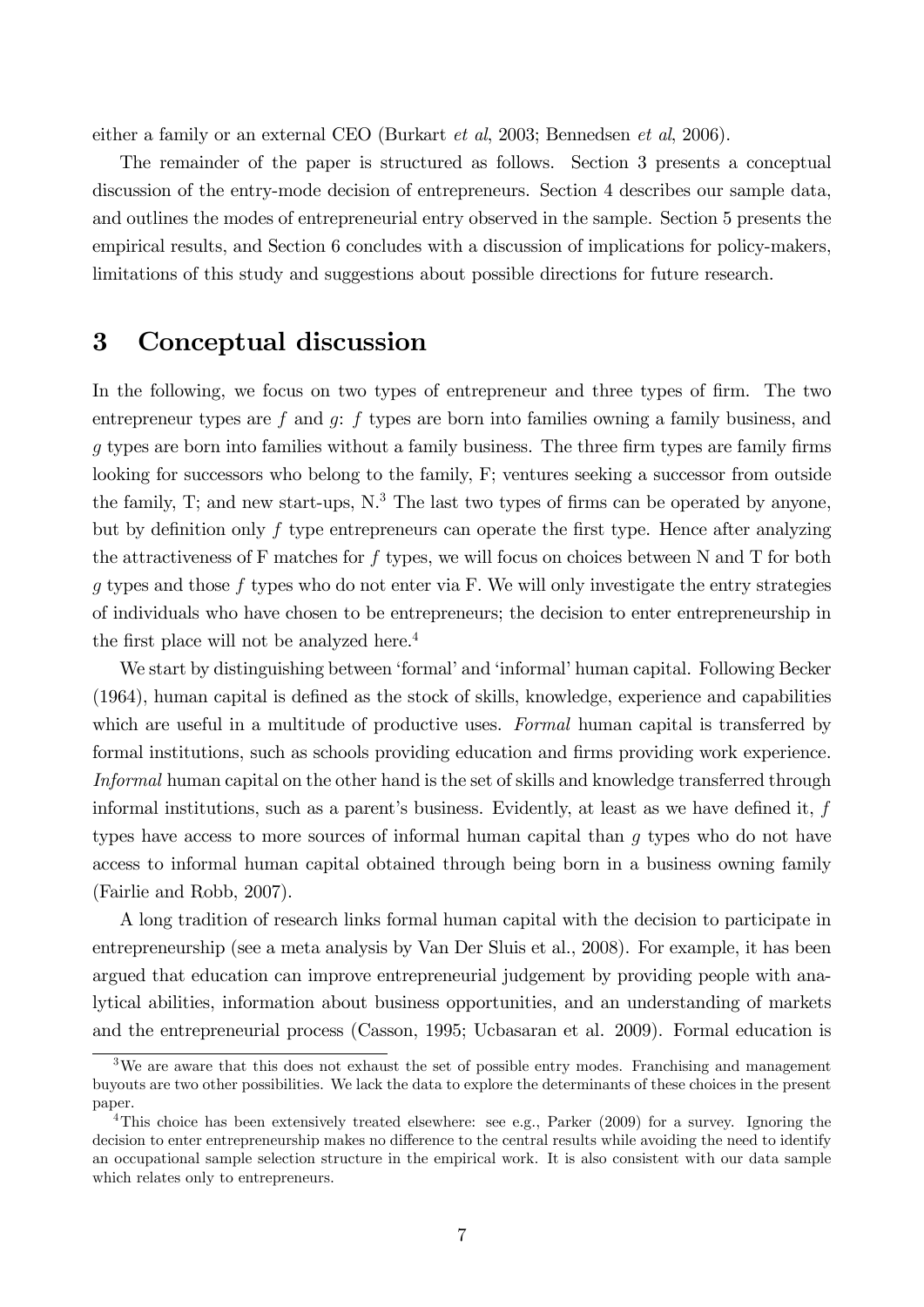also associated with general search skills, foresight, imagination, and computational skills, as well as with specific skills and knowledge needed to run businesses in particular sectors. A considerable body of evidence supports the notion that formal education enhances the business performance of entrepreneurs (e.g., Parker and Van Praag, 2006; and Van Der Sluis et al., 2008 for the results of a meta-analysis). Work experience is also believed to promote entrepreneurship, by enabling individuals to understand business opportunities and how enterprises work in practice. Experience embodies knowhow needed to exploit opportunities, such as selling, negotiating, leading, planning, decision-making, problem solving, organising and communicating (Shane, 2003, p. 75). Learning also generates information which reduces uncertainty about the value of exploiting entrepreneurial opportunities (Jovanovic, 1982; Parker, 2007; Ucbasaran et al., 2009). Thus, formal human capital in general is associated with successful, value-creating entrepreneurship.

Informal human capital conveyed through familiarity with a parent's business is likely to comprise knowledge about what is involved in owning and managing a business, and may transfer learning from favorable role models within the family (Cooper and Dunkelberg, 1986). Informal human capital might also provide access to valuable business networks and resource providers. Consistent with these arguments, Fairlie and Robb (2007) uncovered a significant positive linkage between business owners' experience obtained from previously working in a family member's business and their own subsequent success. In contrast, Fairlie and Robb observed that merely having a family member who owned a business had no significant effect. These findings suggest that experience of working in a parent's venture involves the transfer of performance-enhancing informal human capital. A recent paper by Robinson (2009) shows that the probabilities of adult entrepreneurship and subsequent wealth acquisition are significantly higher for individuals who obtained entrepreneurial experience as adolescents, especially among those born into business owning families.

One might wonder about the *relative* productivity of formal and informal human capital, in entrepreneurship in general and the three entry modes in particular. Human capital theory suggests that formal human capital is the most versatile, since it generates high returns in paid-employment as well as entrepreneurship (Card, 2001; Oreopoulos, 2006; Parker and van Praag, 2006; Van Praag et al., 2009). In contrast, there is no clear cut evidence of the value of prior experience of business ownership outside of business ownership, where its effects can even be negative (Bruce and Schuetze, 2004; Landier, 2004; Hyytinen and Rouvinen, 2008).

The value of informal human capital obtained in family businesses for wage employment, has, as far as we know, not been put to a test. However, it is likely to be more valuable in entrepreneurship where it is more compatible.<sup>5</sup> Furthermore, informal human capital is likely to be most valuable when it is deployed within the same family business that conferred the

<sup>&</sup>lt;sup>5</sup>Informal human capital also has no signalling value in the labor market of paid employees because experience obtained in a family business is difficult to communicate credibly as is required for valuable signals in labor markets without complete information (Spence, 1973; Riley, 2002).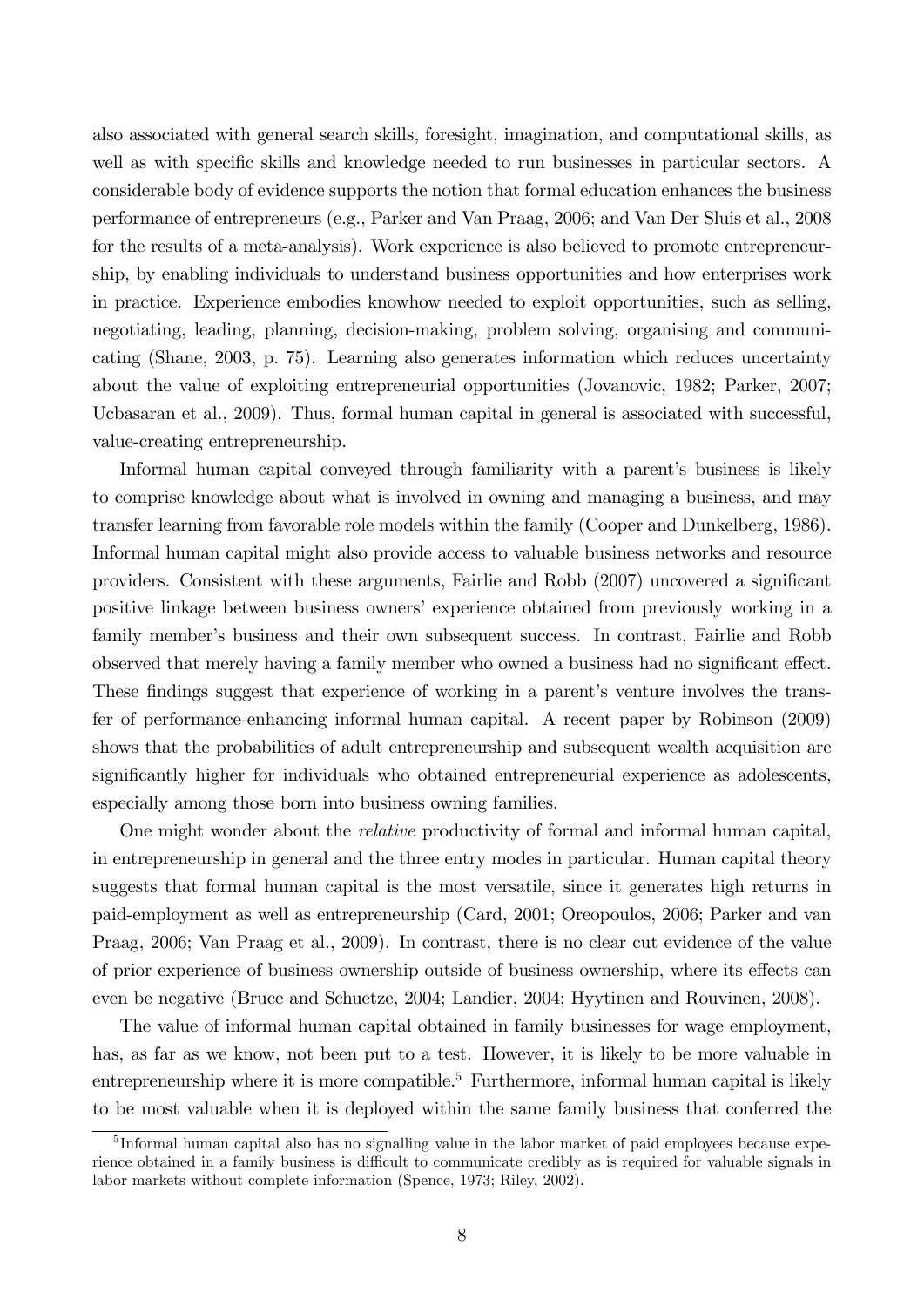informal human capital in the first place, since this leverages specific as well as general elements of the informal human capital. Because people for whom the probability of becoming an entrepreneur is high are likely to seek human capital which is most useful in entrepreneurship, we would expect them to acquire relatively cheap-to-obtain informal human capital which is readily accessible in the family business, if available. People for whom the probability of entrepreneurship is smaller on the other hand would be expected to seek out more formal types of human capital. This reasoning is borne out by evidence showing that the likelihood of becoming an entrepreneur (irrespective of the mode of entry) is about three times higher for f types than g types (Robinson, 2009; Colombier and Masclet, 2008; Parker, 2009).

To summarize, we would therefore expect  $f$  types, who may have an option to inherit and run the F type business, and who are in general more likely to become entrepreneurs, to invest more in informal human capital and less in formal human capital than q types. For example, they can spend fewer years in school and college, spending their time instead working in the family business. This will be a more attractive strategy the more easily accessible is informal human capital, and the more productive it is in entrepreneurship. Thus anticipating the prospect of future market entry in general and the possibility of entry via F in particular, f types are predicted to obtain less formal education on average than g types. Indeed, some French evidence is consistent with this prediction, indicating that people without self-employed parents obtain more formal human capital than those with self-employed parents (Colombier and Masclet, 2008). This gives rise to our first proposition:

Proposition 1. Entrepreneurs born into business-owning families (f types) obtain less formal education than those born into non-business-owning families (g types) because the former specialize in informal human capital.

It seems likely moreover that formal human capital will be especially useful for starting brand new firms relative to taking over firms (inside or outside of the family). As noted above, formal education improves a person's ability to search and process large amounts of information. For example, formal education has been shown to be associated with more intense and effective job search (Boheim and Taylor, 2001). And higher levels of education seem to be associated with a greater ability to identify potential business opportunities (Ucbasaran et al., 2009).

The abundance of possibilities in N compared with T is therefore likely to make formal human capital more productive in  $N$  than in  $T$ . This expected effect is attributable to its greater productivity in searching for new opportunities to exploit.

There are other reasons as well why higher levels of education might favor N over T. One might be the greater degree of difficulty in establishing a new start-up in which routines and organizational structures have to be created from scratch. Here again versatile formal human capital can confer an advantage. Another reason might be that formal human capital can serve as a hedge, making it possible for risk-averse entrepreneurs to undertake projects occupying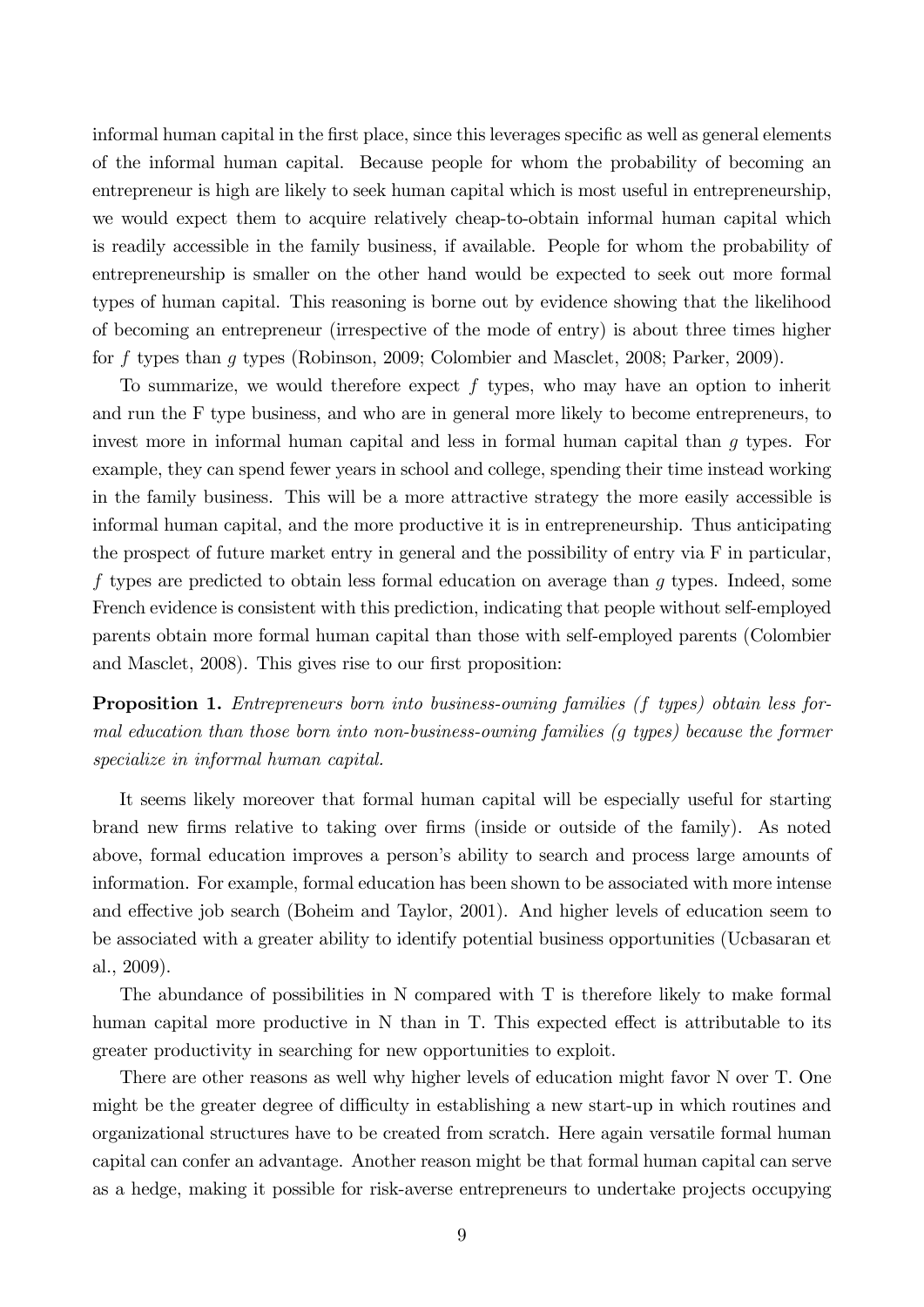a higher point on the risk-return trade-off (Polkovnichenko,  $2003$ ; Cocco *et al*,  $2005$ ; and Gomes and Michaelides, 2005). These risky projects are especially likely to be N-type ones (Cooper and Dunkelberg, 1986; and see the evidence below). This predisposes highly educated individuals of both types to try risky N, since if they fail they still have other opportunities, reflecting the general usefulness of formal human capital. For all these reasons, we have the next proposition:

#### **Proposition 2.** More educated entrepreneurs are more likely to enter via N than T.

By taking over the family firm,  $f$  types can economize on the costs of searching for new business opportunities N or suitable takeover targets T. And, having less formal education (by Proposition 1), f types have lower capabilities anyway for identifying new venture opportunities of the T and N types. Hence we would expect many  $f$  types to choose F should it be available. Of course, not every  $f$  type is temperamentally suited to taking over their family firm  $F$  – and even those who are may not be chosen by their parents to do so. In which case, like g types these non-F f types have to choose between the N and T entry modes.

The first two propositions together imply that these non-F  $f$  types who have to choose between N and T, and, who have, ceteris paribus, lower levels of education and thus of formal human capital than q types, are relatively more inclined to become entrepreneurs through the entry mode T than N.

Moreover, a key feature of informal human capital  $-$  namely, that it is obtained in, and is directly applicable to, established ventures  $-$  helps predict what choices f types will make relative to g types. In general, one would expect that informal human capital will be more transferable to  $T$  ventures (which are already established) than to  $N$  firms (which are not). The next proposition then follows immediately:

**Proposition 3.** f types are more likely than q types to enter via T than N, even after controlling for the entrepreneur's education level.

Another important dimension of formal human capital, stressed by Cooper and Dunkelberg (1986), is managerial experience. As those authors point out, greater experience managing others is likely to be most productive in Örms which use and reward such experience. Because T ventures typically employ others whereas N ventures do not, at least in the beginning, managerial experience is therefore more likely to be most productive in ventures of the T rather than the N type. In contrast, other types of experience, such as general labor market experience, industry experience, and previous business experience might be more critical in N ventures than in T or F ventures where other personnel are already engaged and can substitute for any shortfalls in these types of an entrepreneur's generic experience. In other words, and in line with outcomes from a recent area of research initiated by Lazear (2005), entrepreneurs who start up new ventures need to be Jacks of all Trades (Astebro and Thompson, 2007; Douhan, 2009; Hartog et al., 2009; Silva, 2007; Wagner, 2003). As we have explained, this requirement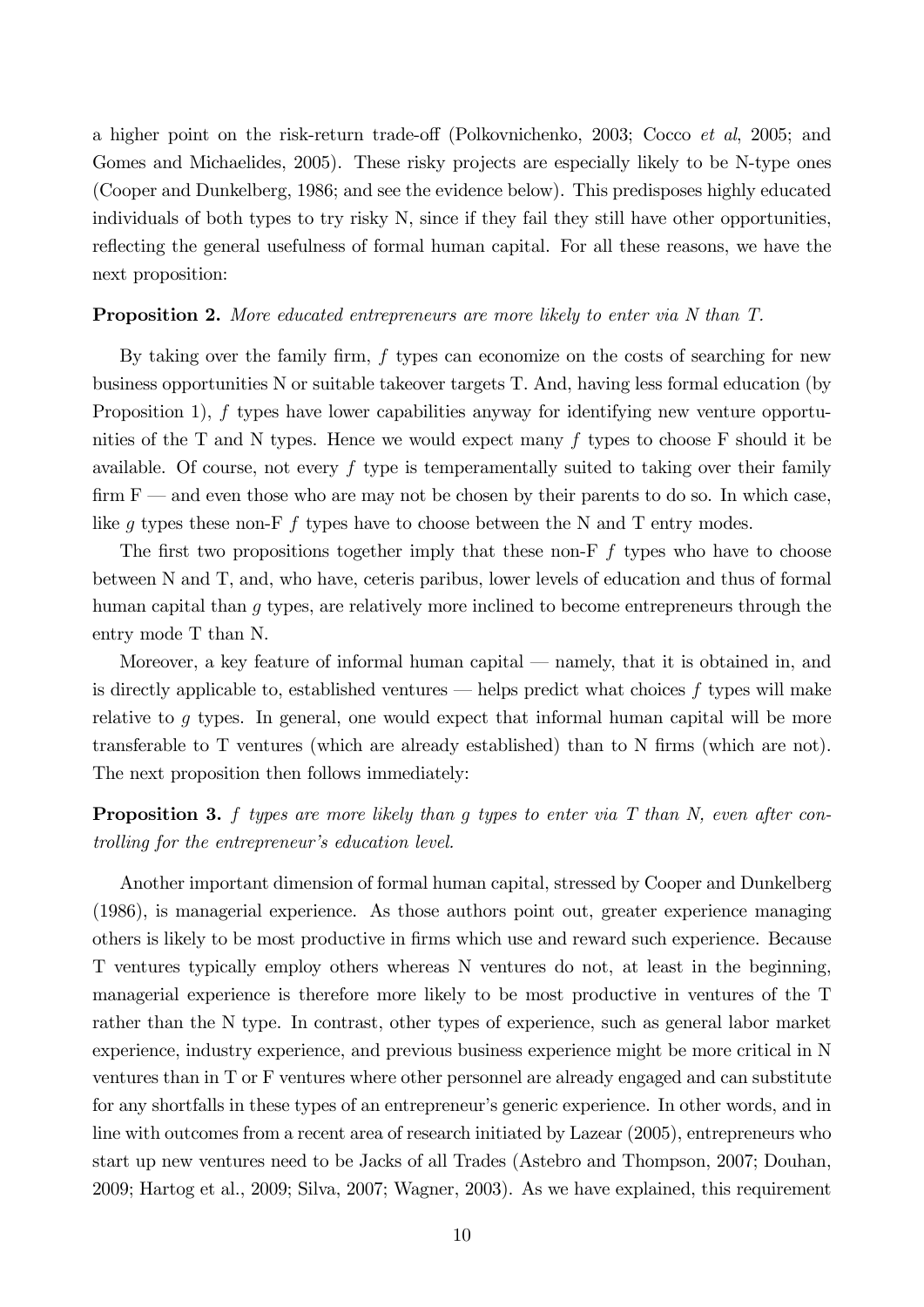will be less stringent for business takeovers. Hence individuals with abundant amounts of generic experience can exploit valuable new opportunities in N which other less experienced people will be unable to. We summarize these arguments in the next two propositions:

**Proposition 4.** All else equal, entrepreneurs with greater managerial experience are more likely to enter via T than N, compared with otherwise identical entrepreneurs with less managerial experience.

**Proposition 5.** All else equal, entrepreneurs with greater labor market experience, industry experience, and previous business experience are more likely to enter via N than T, compared with otherwise identical entrepreneurs with less of these types of experience.

A further consideration is that established firms are less risky than brand new firms (Cooper and Dunkelberg, 1986). Indeed, recent evidence shows that on average brand new ventures have more variable growth and profit rates and lower survival rates than established firms do (Astebro and Bernhardt, 2003; van Praag, 2003; Parker, 2009; and see below for evidence based on our data sample). Part of the risk of N firms can be shared with lenders; but problems of asymmetric information are more acute in  $N$  firms compared with established firms  $T$  or  $F$ , owing to the lack of a track record. As a result, access to finance and hence entry into  $N$  is more difficult the greater are capital requirements in  $N$  (Parker and van Praag, 2006). This gives rise to our final proposition:

**Proposition 6.** Entrepreneurs facing higher start-up capital requirements and risk are more likely to enter via T than N.

# 4 Data

The dataset used to test the hypotheses derived above is a random cross-section sample of Dutch entrepreneurs. Entrepreneurs are defined as individuals who started their own business from scratch or who took over an existing firm.<sup>6</sup> The dataset contains a range of economic and demographic variables including ones related to family background, entry mode, and human and Önancial capital. The same dataset is used in Parker and Van Praag (2006).

In fall 1994, a questionnaire was sent to 1,069 entrepreneurs who had already indicated their willingness to participate in the research. Of these, 709 responded. Owing to nonresponse rates on some questions, most of the regression analyses below are based on between 600 and 640 observations.<sup>7</sup>

 $6$ The sample was generated as part of a private-public joint venture undertaken by the University of Amsterdam, The Erasmus University of Rotterdam, and the GfK market research company. The research for which the sample was gathered was commissioned by RABO, a large Dutch co-operative bank, and the General Advisory Council of the Dutch Government.

<sup>&</sup>lt;sup>7</sup>When financial capital variables are included this number is reduced to 566. This is partly attributable to non-response for these items, and partly to the fact that we dropped observations whose (absolute) values  $exceeded the mean by more than ten times the standard deviation — in order to limit the influence of outliers$ on the estimates.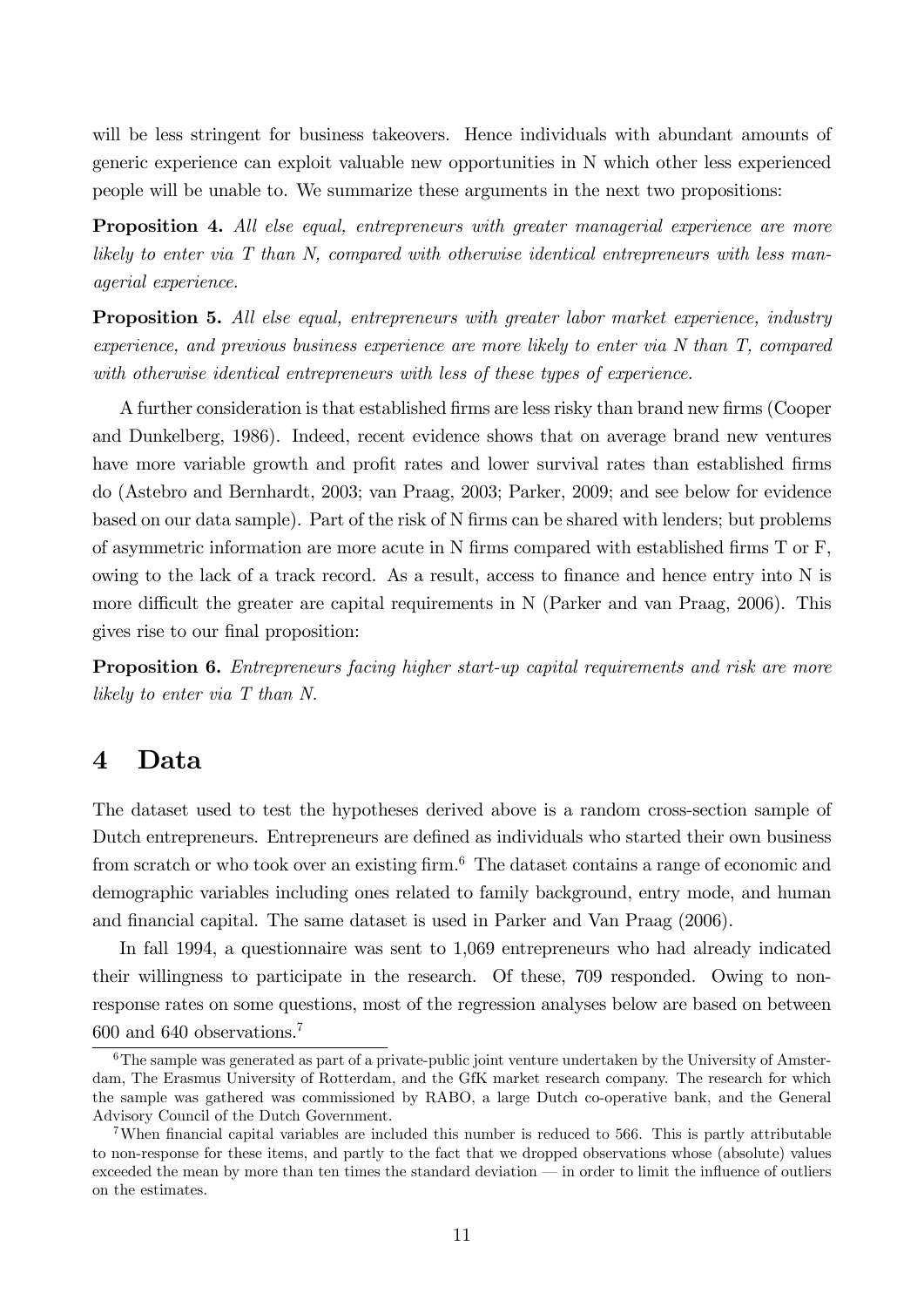As documented in Brouwer *et al* (1996), the sample is broadly representative of the Dutch population of entrepreneurs in terms of industry, company size, legal form, and age of companies and entrepreneurs. The sample contains a slightly higher proportion of highly educated respondents than is found in the general Dutch population, reflecting the fact that one of the commissioners of the research project (the General Advisory Council of the Dutch Government) was particularly interested in the business outcomes of this group.

The remainder of this section outlines the variables used in the empirical analysis.

### 4.1 Variables

#### A Entry mode

In terms of the survey questionnaire, we coded entrepreneurs' entry strategies based on responses to the following question: "Did you start up the firm yourself or did you take over the  $\lim_{n \to \infty}$  There were three possible categorized answers: (i) "I have taken over a family firm", F; (ii) "I have taken over a firm from a non-family member", T; and (iii) "I have started the firm myself from scratch", N. Table 1 shows that of the 705 entrepreneurs who answered this question,  $9.5\%$  took over a family firm,  $7.4\%$  took over another firm and  $83.1\%$  started a firm from scratch. Hence in total  $16.9\%$  of the firms were started through a takeover of some kind.<sup>8</sup>

#### B Entrepreneurial family background

We can take as the set of f types all individuals who had at least one parent mainly engaged in entrepreneurship during the respondent's youth.<sup>9</sup> All other individuals were coded as q types. On this basis, Table 1 shows that 45.7% of the entrepreneurs in our sample come from entrepreneurial families. This compares with a figure of  $51\%$  identified in the US Characteristics of Business Owners (CBO) Survey by Fairlie and Robb (2007); and with Lentz and Labandís (1990) Ögure of 52% based on US National Federation of Independent Businesses (NFIB) data. Also, in our sample 9.5% of businesses are inherited or taken over from the family. Lentz and Laband (1990) reported that  $14.2\%$  of the businesses in their NFIB sample were inherited or acquired from family members, while Fairlie and Robb (2007) reported a lower figure of at most  $8.2\%$  (=1.6% inherited plus an upper bound of 6.6% gifted or transferred) from the CBO database. It is also noteworthy that  $f$  types are significantly less likely to start a new firm from scratch (70.3%) than g types are  $(94.0\%)$ . Although f types are slightly more likely to

<sup>&</sup>lt;sup>8</sup>These figures compare with  $15\%$  in F,  $28\%$  in T and  $49\%$  in N in Cooper and Dunkelberg's (1986) US sample, and with 18% in F, 16% in T and 66% in N in Chaganti and Schneer's (1994) US sample.

<sup>&</sup>lt;sup>9</sup>The precise question in the survey was: *"Which professional status applied to your parents (or those who* fulfilled this role for you) during the longest period in your youth?" Eight possible categories were given, including ones for self-employed (non-incorporated) and fully incorporated businesses  $\sim$  both of which are taken to be entrepreneurs. We acknowledge that we might define erroneously as  $g$  types instead of  $f$  types respondents whose parents did not own a business while a member of the extended family (e.g., an uncle) did. In that case our empirical definition of  $f$  types could be too narrow. In fact, the dataset contained no respondents claiming to have taken over a family firm neither of whose parents was classified an entrepreneur.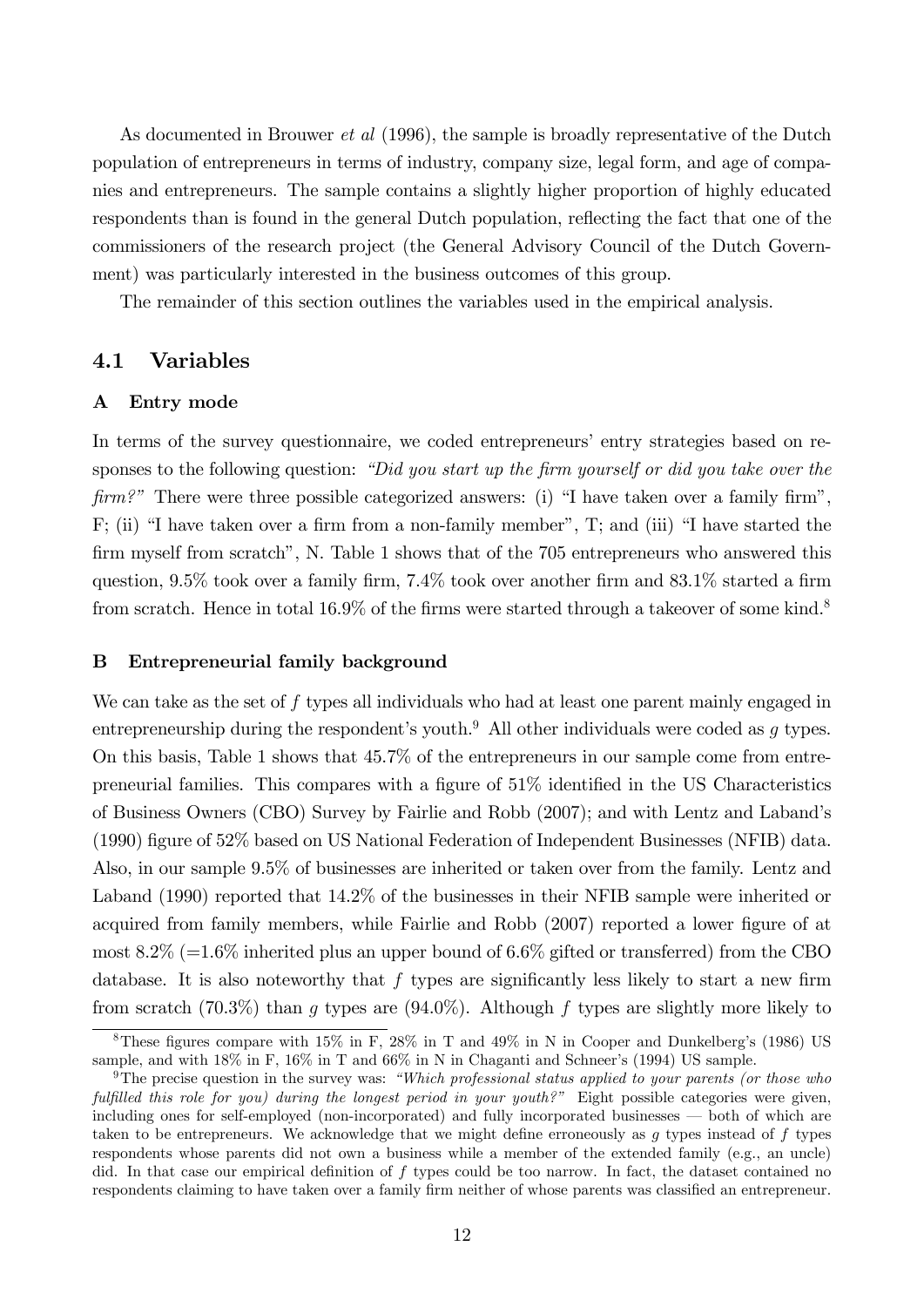|                                           | $\boldsymbol{N}$ | Mean   | Family Background |           | t-value |
|-------------------------------------------|------------------|--------|-------------------|-----------|---------|
| Entry mode                                |                  |        | $f$ types         | $g$ types |         |
| New start, N                              | 705              | 83.1%  | 70.3%             | 94.0%     | 8.12    |
| <b>Takeover</b>                           | 705              | 16.9%  | 29.7%             | $6.0\%$   | 8.12    |
| of family firm, F                         | 705              | 9.5%   | 20.7%             | $0.0\%$   | 9.38    |
| of non-family firm, $\mathcal T$          | 705              | 7.4%   | $9.0\%$           | $6.0\%$   | 1.52    |
| Family background                         |                  |        |                   |           |         |
| $f$ type                                  | 709              | 45.7%  | 100\%             | $0\%$     |         |
| $g$ type                                  | 709              | 54.3%  | $0\%$             | 100%      |         |
| Human capital                             |                  |        |                   |           |         |
| Formal education (years)                  | 703              | 14.7   | 14.1              | 15.2      | 4.63    |
| General track (dummy)                     | 703              | 0.53   | 0.52              | 0.55      | 0.79    |
| Prof. Track (dummy)                       | 703              | 0.47   | 0.49              | 0.46      | 0.79    |
| Labor experience (years)                  | 686              | 10.6   | 10.2              | 10.9      | 0.98    |
| Industry experience (years)               | 686              | 4.60   | 4.30              | 4.90      | 1.18    |
| Previous business exp. (dummy)            | 686              | 0.14   | 0.17              | 0.12      | 2.02    |
| People management exp. (dummy)            | 686              | 0.41   | 0.41              | 0.41      | 0.07    |
| Age at entry (years)                      | 686              | 33.90  | 33.20             | 34.40     | 1.75    |
| Other variables                           |                  |        |                   |           |         |
| Female (dummy)                            | 709              | 0.18   | 0.18              | 0.17      | 0.28    |
| Siblings                                  | 685              | 3.24   | 3.85              | 2.75      | 5.81    |
| Number of elder siblings as $\%$ of total | 685              | 0.54   | 0.74              | 0.39      | 9.30    |
| Father's education (years)                | 674              | 11.41  | 10.88             | 11.87     | 3.50    |
| Entry year $(19.)$                        | 698              | 87.15  | 83.95             | 89.79     | 8.04    |
| Initial capital invested $a$              | 515              | 81.18  | 99.85             | 66.48     | 1.89    |
| Initial capital required $a$              | 515              | 101.57 | 136.22            | 74.26     | 2.93    |
| Extent of initial capital constraint      | 515              | 17.81  | 19.12             | 16.79     | 0.89    |
| Initially capital constrained (dummy)     | 515              | 0.33   | 0.35              | 0.31      | 1.04    |
| <b>Industries</b>                         |                  |        |                   |           |         |
| Capital intensve                          | 709              | 0.121  | 0.130             | 0.119     | 0.62    |
| Agriculture                               | $709\,$          | 0.059  | 0.111             | 0.016     | 5.37    |
| Production/building                       | 709              | 0.107  | 0.114             | 0.101     | 0.55    |
| Trade                                     | 709              | 0.096  | 0.108             | 0.086     | 1.00    |
| Retail-food                               | 709              | 0.058  | 0.083             | 0.036     | 2.67    |
| Retail-non food                           | 709              | 0.049  | 0.056             | 0.044     | 0.70    |
| Repair/transport                          | 709              | 0.035  | 0.040             | 0.031     | 0.64    |
| Financial services/housing                | 709              | 0.025  | 0.025             | 0.026     | 0.11    |
| Professional services                     | 709              | 0.398  | 0.296             | 0.483     | 5.06    |

Table 1: Descriptive Statistics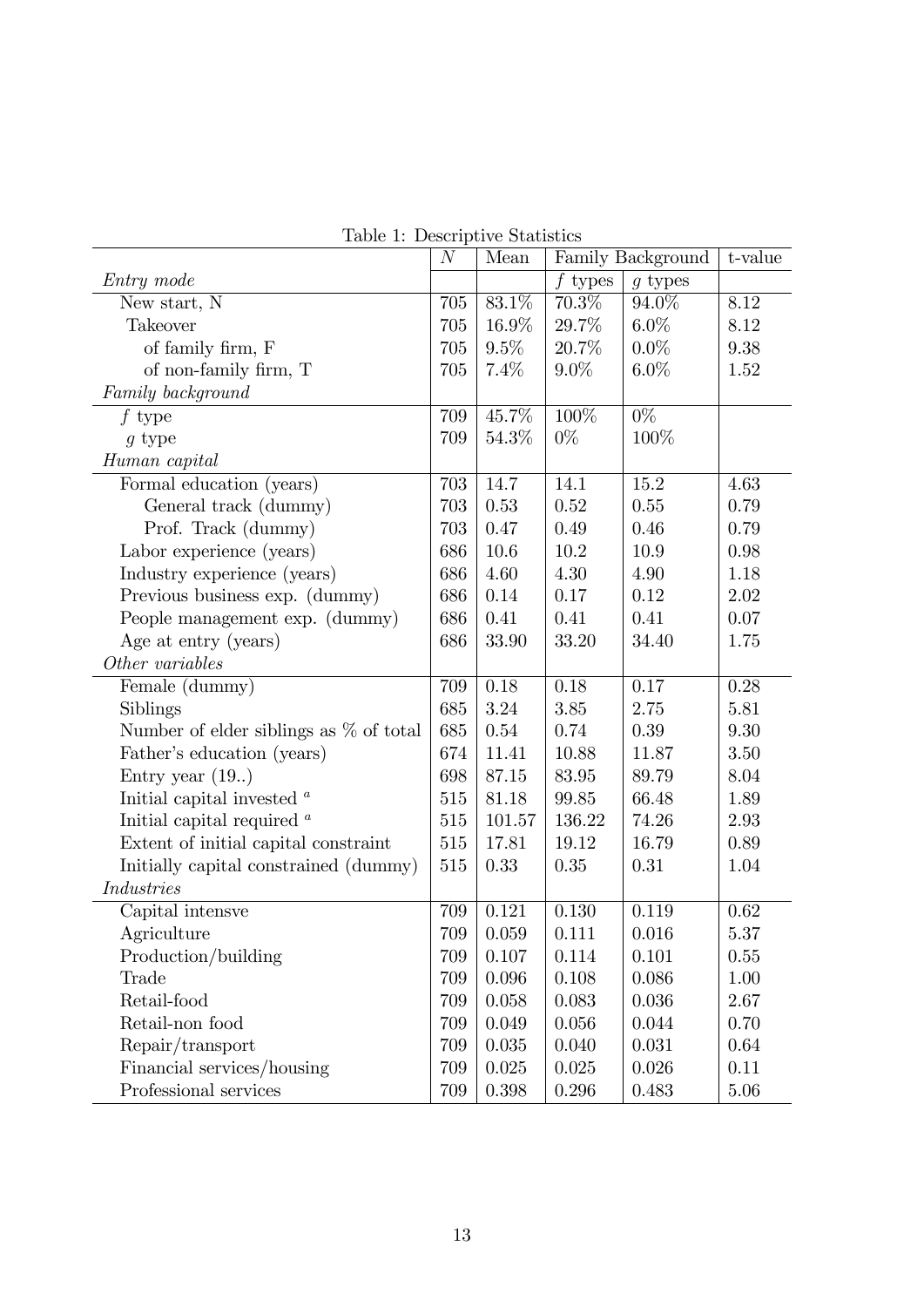#### Notes

The first column shows the available sample size,  $N$ , for each variable. The second column provides the mean for the available sample; the third and fourth columns distinguish entrepreneurs who come from families owning a business  $(f$  types) and those who do not  $(g$  types); and the fifth column shows the t-statistic resulting from testing whether the differences between  $f$  and  $g$  types are statistically different. For dummy and proportional variables, an equality of proportions test is used, resulting in a Z statistic. Observations with (required) entry capital levels exceeding the mean levels by more than ten times the standard deviation were dropped from the analysis.

<sup>a</sup> In thousands of 1994 Dutch guilders.

take over a non-family firm  $(9.0\%)$  than g types are  $(6.0\%)$ , this difference is not statistically significant in a simple univariate comparison.

### C Human capital variables

Education is measured in terms of the number of years of schooling rather than the highest schooling level attained. On average, the entrepreneurs in the sample have 14.7 years of formal education. In accordance with Proposition 1,  $f$  types have significantly less education on average than q types do (14.1 versus 15.2 years). Also, a higher proportion of f types  $(17.3\%)$  had business experience prior to operating the current venture than g types  $(11.9\%)$ ; this difference is also statistically significant. Other characteristics, including whether the entrepreneur's schooling was general or followed a professional track; years of previous experience in the labor market, industry, or management; and their age when they began operating the current venture, are similar for the two entrepreneurial groups. These are only univariate comparisons, however: testing based on multivariate analysis will be performed in the next section.

### D Other variables

Proposition 6 states that entrepreneurs facing higher start-up capital requirements and risk are more likely to take over an existing firm than to start up a new one. When it comes to comparing both average start-up capital requirements and risk between firm types, as is required to test Proposition 6, individual-level data face an important limitation. Start-up capital requirements and risk can only be measured at the individual level for entrepreneurs who started up a business from scratch. However, we need to measure these variables for all entrepreneurs in the sample. For this reason we define both variables at the industry level; nine industries are distinguished for this purpose. Capital entry requirements at the industry level are measured as the mean value of the capital that entrepreneurs who start up from scratch initially invested in their business operating in the industry. This value is then attributed to all entrepreneurs in the sample who operate in the industry, i.e., including those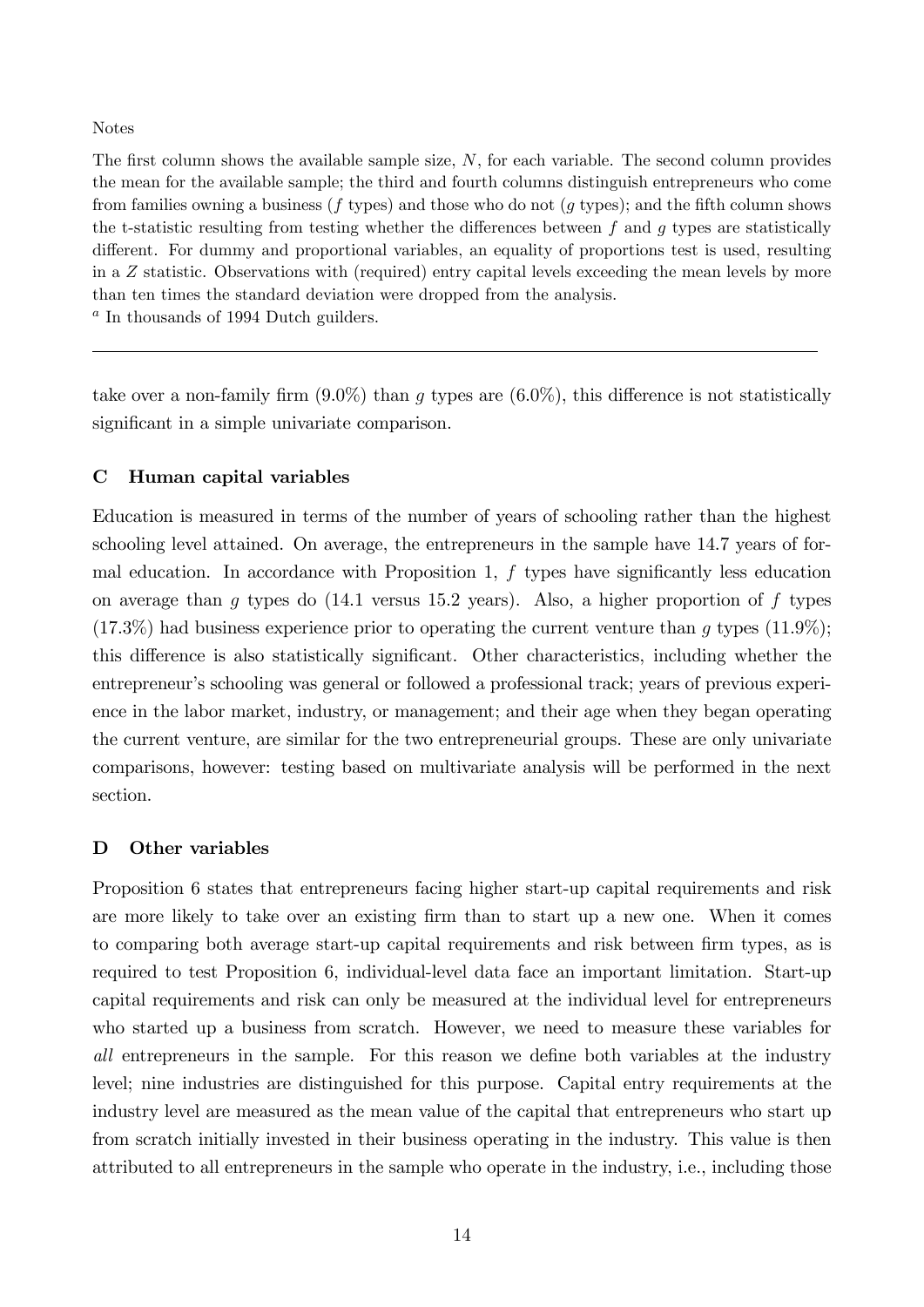who take over existing businesses. Likewise, the business risk of a new venture is defined as the within-industry standard deviation of profits (incomes) that are generated in the industry, based on new start-ups only. Again, this value is attributed to all entrepreneurs in the sample who operate in the same industry, whether through takeover or through a new start-up.<sup>10</sup>

Other variables used in the empirical work include gender, the number of siblings and the number of years of schooling of the entrepreneur's father. 18% of the entrepreneurs in the sample is female. This percentage is broadly consistent with other European studies (Parker, 2009, Chap. 6) and is similar for  $f$  types and  $g$  types. Previous researchers have found the number of siblings and father's education to be strongly correlated with determinants of entrepreneurs' schooling levels (see Parker and Van Praag, 2006). Moreover, the number of siblings as well as the rank of the respondent in the group of siblings is likely to affect the probability that an  $f$  type has a family firm available: the more (older) siblings a respondent has, the lower the respondent's likelihood of taking over the family business, all else equal. The modal number of siblings in the sample is 3.  $f$  types have significantly more siblings than g types. The average age rank of the entrepreneurs within the group of sibling is 0:54; it is significantly higher for f types than for q types, partly because the rank is 0 if an individual has no siblings; and more q types lack siblings than  $f$  types do. The average number of years of schooling of the entrepreneur's father is  $11.4$ ; the number is significantly lower for f types than for g types.

To control for time trends, we also include the year of entry into our analyses. The year in which the venture was started or taken over is significantly earlier for  $f$  types than for  $g$ types. We control for industry effects too: industry dummies are used in all analyses except those which use industry-wide measures of business risk and entry requirements (see the earlier discussion). The bottom part of Table 1 shows the descriptive statistics of these variables. Agriculture is a significantly more important sector of activity among  $f$  types than among  $g$ types. The same holds for the retail (food) sector and the opposite is true for the professional services sector.

# 5 Empirical results

The results are presented in two stages. The first deals with the effects of family background on choices of formal education and entry into F. The second identifies the factors which predispose entrepreneurs to choose between the N and T modes of entry. The following subsections present evidence for each of these questions in turn, and we close with several robustness checks.

 $10$ For brevity, the values of these variables for each industry are not shown in Table 1.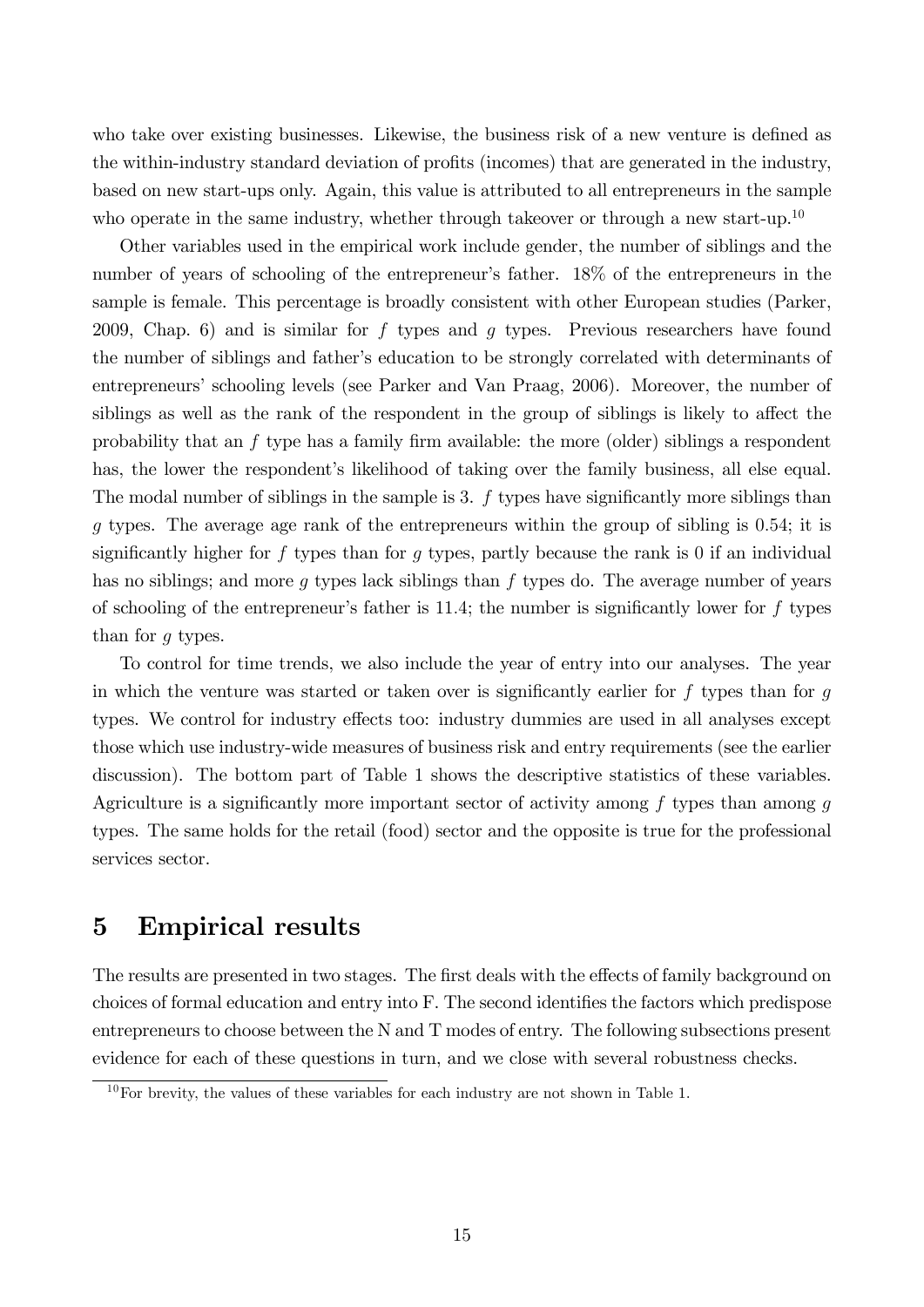### 5.1 The effects of family background on schooling and F entry

Proposition 1 asserted that f types optimally choose lower levels of formal education than g types. The logic was that f types can substitute informal for formal human capital. Table 1 has already shown that f types have significantly fewer years of schooling than  $q$  types, 14.1 years compared with 15.2 years. However, these are simple averages, which might be explained by different characteristics of the f and  $q$  sub-samples. Previous researchers have identified several variables that affect schooling choices, including age (negatively: capturing cohort effects), female gender (negatively: possibly reflecting different historic expectations about labor force participation rates), parental education (positively: reflecting both nature and nurture), and the number and rank of siblings (negatively: suggesting a trade-off between the quality and quantity of children, and greater investment by parents in older children).<sup>11</sup> For example, according to Table 1,  $f$  types are significantly older than  $g$  types, as they have an earlier entry year and a similar age at entry compared with  $g$  types. Also, the fathers of  $f$ types have lower levels of education, and  $f$  types have more siblings, on average, than  $q$  types do. These differences alone might explain the difference in mean number of years of schooling between the entrepreneur types. Offsetting this,  $f$  types rank higher in the sibling rank than g types do on average, which might partly compensate for the differences just described. We run OLS regressions to control for all of these variables together. We continue to include entrepreneurs in all industry sectors (including agriculture) to avoid possible sample selection biases entailed by studying the schooling decisions of only those who subsequently chose to enter particular sectors.

Table 2 reports the empirical results. The dependent variable is the number of years of education.<sup>12</sup> The results are shown for f and g types together and separately, to highlight the potentially different mechanisms underlying the education investment decision of the different entrepreneurial types. For all three cases, two sets of results are presented. The first set excludes the variables that differ largely across f types and q types (i.e. father's education, the number of siblings and the individual's rank in the row of siblings), whereas the second set includes these variables.

The first entries in Table 2 show that  $f$  types do indeed have significantly lower levels of formal education than  $q$  types. This difference is large compared with other effects even after controlling for other covariates of schooling. Age, father's education, and the number and rank of siblings all significantly affect entrepreneurs' years of education, and carry the expected signs. That is, younger people with highly educated fathers and fewer siblings are significantly more likely to have more years of schooling. Together these variables account for a large part of the cross-sectional variation in the number of years of schooling, as demonstrated by the  $R^2$  value of 33%.

<sup>&</sup>lt;sup>11</sup>See, e.g., Black *et al* (2005) and Parker and Van Praag (2006).

<sup>12</sup>A log-transformation of this variable generated similar results.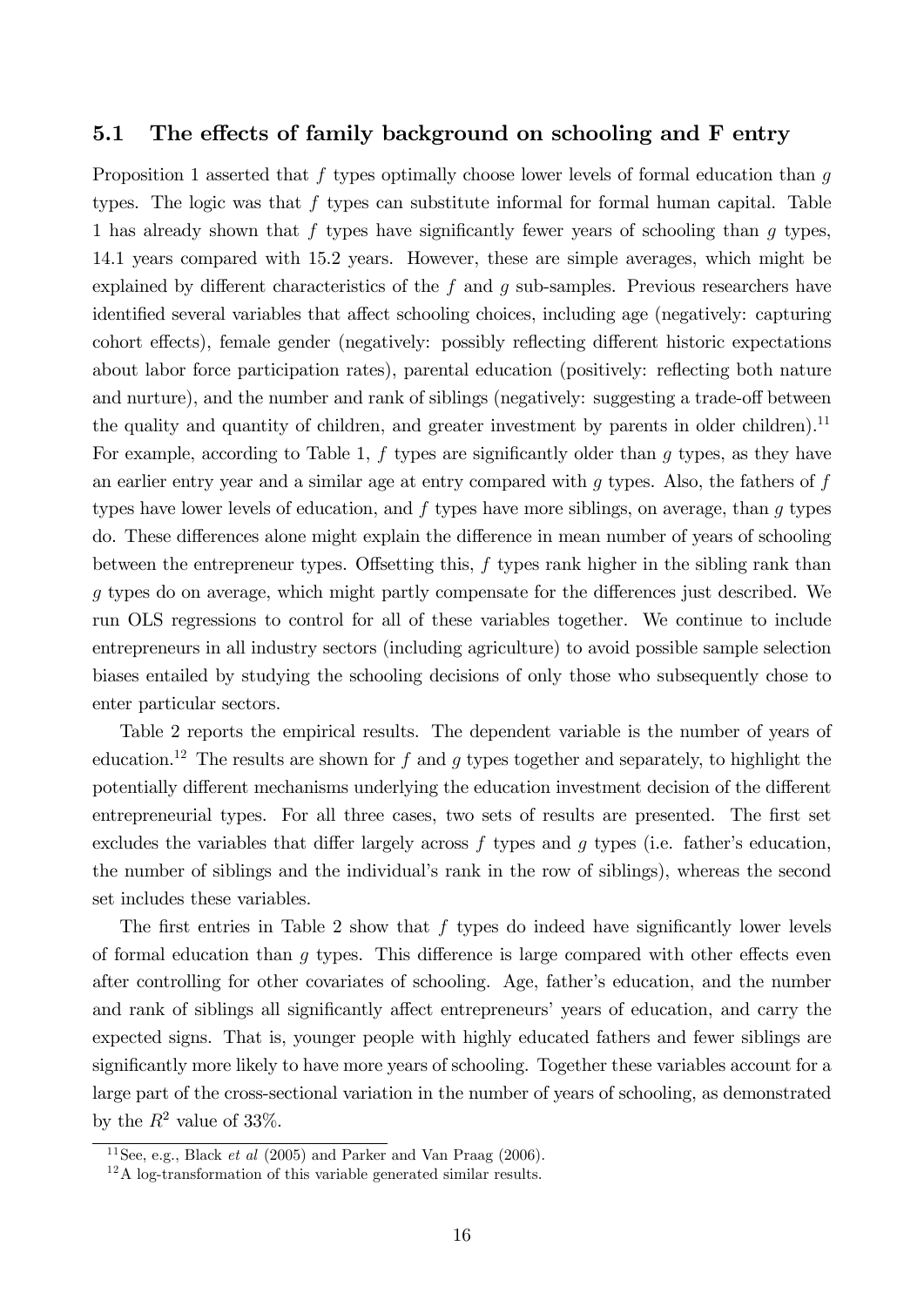| Variable             | All         |                         | $f$ type    |             | $g$ type    |             |
|----------------------|-------------|-------------------------|-------------|-------------|-------------|-------------|
| f type $(d)$         | $-0.533**$  | $-0.382*$               |             |             |             |             |
|                      | (2.46)      | (1.77)                  |             |             |             |             |
| Female $(d)$         | $-0.389$    | $-0.400$                | $-0.747*$   | $-0.921**$  | $-0.104$    | 0.006       |
|                      | (1.50)      | (1.57)                  | (1.88)      | (2.41)      | (0.30)      | (0.02)      |
| Age                  | $-0.135***$ | $-0.088^{\ast\ast\ast}$ | $-0.153***$ | $-0.096***$ | $-0.118***$ | $-0.081***$ |
|                      | (13.25)     | (7.64)                  | (10.90)     | (5.39)      | (7.88)      | (5.22)      |
| Father's ed. (years) |             | $0.251***$              |             | $0.286***$  |             | $0.233***$  |
|                      |             | (8.60)                  |             | (5.81)      |             | (6.47)      |
| No. siblings         |             | $-0.158^{\,***}$        |             | $0.169***$  |             | $-0.123*$   |
|                      |             | (2.94)                  |             | (2.09)      |             | (1.68)      |
| Prop. older siblings |             | $-0.025\,***$           |             | $-0.022***$ |             | $-0.312$    |
|                      |             | (5.12)                  |             | (3.89)      |             | (0.89)      |
| Constant             | $20.56***$  | $16.28***$              | $20.85***$  | $15.99***$  | $19.84***$  | $16.18***$  |
|                      | (49.69)     | (25.88)                 | (34.33)     | (15.57)     | (33.77)     | (20.47)     |
| $\overline{R^2}$     | 0.24        | 0.33                    | 0.26        | 0.34        | 0.17        | 0.27        |
| $\,F$                | 66.21***    | 87.10***                | $61.13***$  | 127.02***   | $31.08***$  | $22.21***$  |
| $\overline{N}$       | 691         | 638                     | 318         | 286         | 371         | 352         |

Table 2: Determinants of years of schooling

### Notes

Absolute t statistics in parentheses, based on the Huber-White sandwich variance estimator. d denotes a dummy variable.  $*$  denotes a 10% significance level;  $**$  denotes a 5% significance level; and  $***$  denotes a 1% significance level.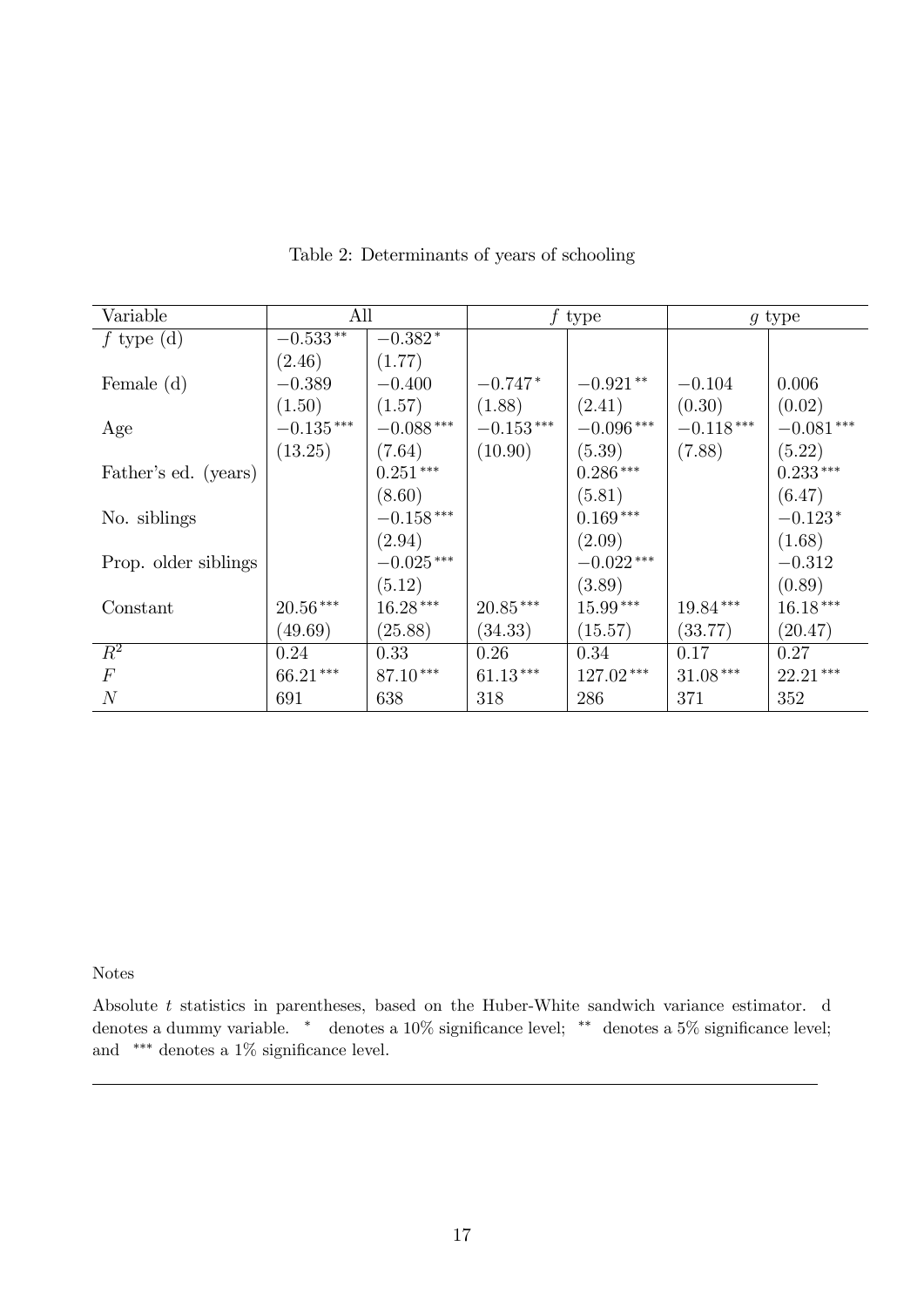The other columns of Table 2 reveal that the education choices of f and q type entrepreneurs are structured in somewhat di§erent ways. In particular, female entrepreneurs and entrepreneurs with more older siblings obtain significantly and substantially less formal education on average if they come from business owning families compared with non-business owning families. This may suggest that later-born and female offspring are more likely than others to anticipate the prospect of family business succession, possibly in cases where their older siblings have revealed themselves to be unsuitable for succession. Alternatively, it is possible that these differences reflect some deeper unobserved heterogeneity between family types. One possible source of unobserved heterogeneity is intergenerational correlation in preferences and talents, as emphasized by Charles and Hurst (2003). Indeed, it might be thought that this source of unobserved heterogeneity could in fact explain why f types have lower levels of education than g types, since their parents also have low levels of education and tend to work in agriculture and retail with large family sizes (see Table 1). However, we do control for several of the factors associated with these types of family background, and even so the difference by entrepreneur type remains.

We followed up this investigation with a probit analysis, among f type entrepreneurs only, asking whether these entrepreneurs took over a family firm (dependent variable  $= 1$  if so), or became an entrepreneur via a non-family takeover or a new start (dependent variable = 0 for either). We conducted this analysis for entrepreneurs in all industry sectors, although the results were qualitatively unchanged when agriculture was excluded. According to the econometric estimates (available from the authors on request), the only significant explanatory variables were the number of siblings, with a negative effect which possibly reflects greater competition among offspring to be the successor; the year the entrepreneur entered (with a negative sign, indicating a decline in the phenomenon of offspring taking over family businesses); and whether the entrepreneur operates an agricultural business (with a positive sign). Perhaps surprisingly, later-born and female offspring were found to be slightly more likely to take over the family firm, but these effects were not significant (see the discussion in the preceding paragraph). So we can now turn our attention to what happens to f and  $q$  types who both have to choose between a non-family takeover or a new venture start.

### 5.2 Determinants of the mode of entry: N versus T

The f type entrepreneurs who have not matched with their family business as well as all  $q$ type entrepreneurs choose between takeover (T) and new start-up (N). As noted in section 3, the advantage of taking over an existing Örm rather than starting a new one is that it is less risky. We first verify this assertion. Defining payoffs as the income entrepreneurs earned from their businesses in 1994 (where income is measured comprehensively, including wages paid to entrepreneurs as well as returns to capital for unincorporated entrepreneurs), and measuring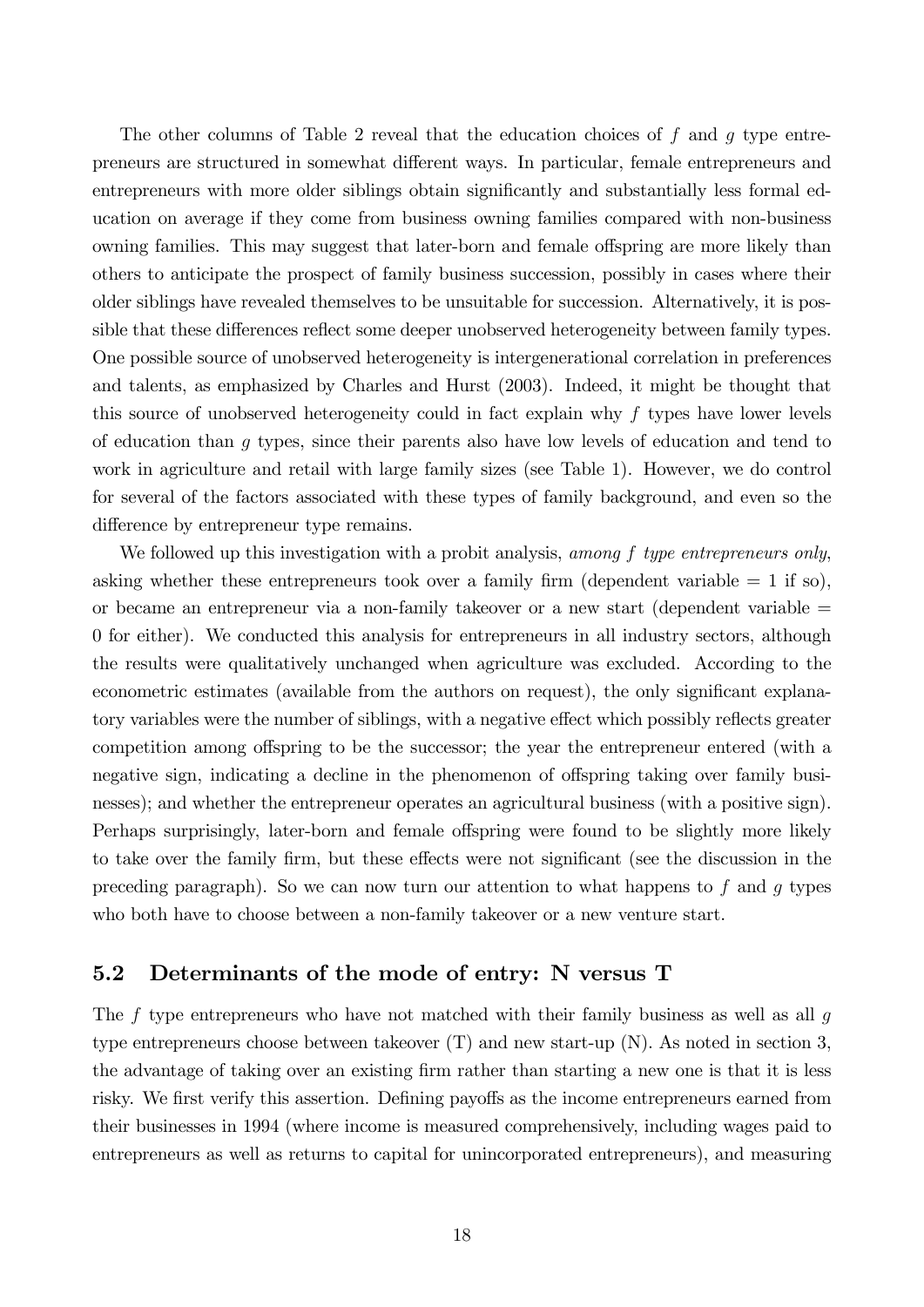| Income  | All   |                    | New start-ups, $N \mid$ Takeovers, T and F |
|---------|-------|--------------------|--------------------------------------------|
| Mean    |       | $70.97 \mid 67.68$ | 87.25                                      |
| Median  | 52.16 | 48.00              | 72.00                                      |
| St. Dev | 79.98 | 81.10              | 74.62                                      |
| C. V.   | 1.14  | 1.20               | 0.86                                       |
| N       | 541   | 450                | 91                                         |

Table 3: Risk and mean returns by entry mode

Notes

All values are in thousands of 1994 Dutch guilders. The first column provides values for the entire sample; the second and third columns distinguish start-ups from takeovers. The smaller sample size than in Table 1 reflects missing income data. St. Dev is standard deviation and C. V. is the coefficient of variation. The results are qualitatively unchanged if cases in the agricultural sector are excluded.

risk as the coefficient of variation of payoffs,<sup>13</sup> Table 3 shows the mean and median incomes, as well as their standard deviations and coefficient of variation for the entire sample, and for start-ups and takeovers separately. The coefficient of variation of payoffs among N ventures clearly exceeds that among T ventures. Very similar results are observed if family takeovers are excluded.

To test the hypothesis that risk affects the entry mode, we estimated a simple probit model in which the dependent variable equals one if a start-up is chosen, and takes the value zero if a takeover is chosen. Note that a multinomial probit or logit model defined over the three entry modes N,  $T$  and  $F$  is not appropriate here, as it cannot be used to investigate the effects of family background (Proposition 3) since  $g$  types cannot by definition enter F.

Table 4 presents a sequence of results including progressively greater numbers of explanatory variables, in order to check the robustness of the results with respect to the inclusion of additional variables. Results are again reported for all industries; industry dummies are excluded from the final two columns for the reasons given earlier. Column I estimates a basic specification containing variables representing entrepreneur type and education achievement. There are two key findings. First, highly educated entrepreneurs are more likely to start up a new firm instead of entering entrepreneurship through takeover. These results support Proposition 2, the latter being consistent with the notion that education is especially productive in new venture starts by reducing search costs and enhancing success in managing high risk projects.  $f$  type entrepreneurs turn out to be significantly more likely to choose  $T$  relative to N, compared with g type entrepreneurs. This supports Proposition 3. The other columns

 $13\text{As opposed to other measures of risk, such as the standard deviation, the coefficient of variation is inde$ pendent of the mean value of the variable whose risk is measured. This is relevant because of the different mean net payoffs shown in Table 3.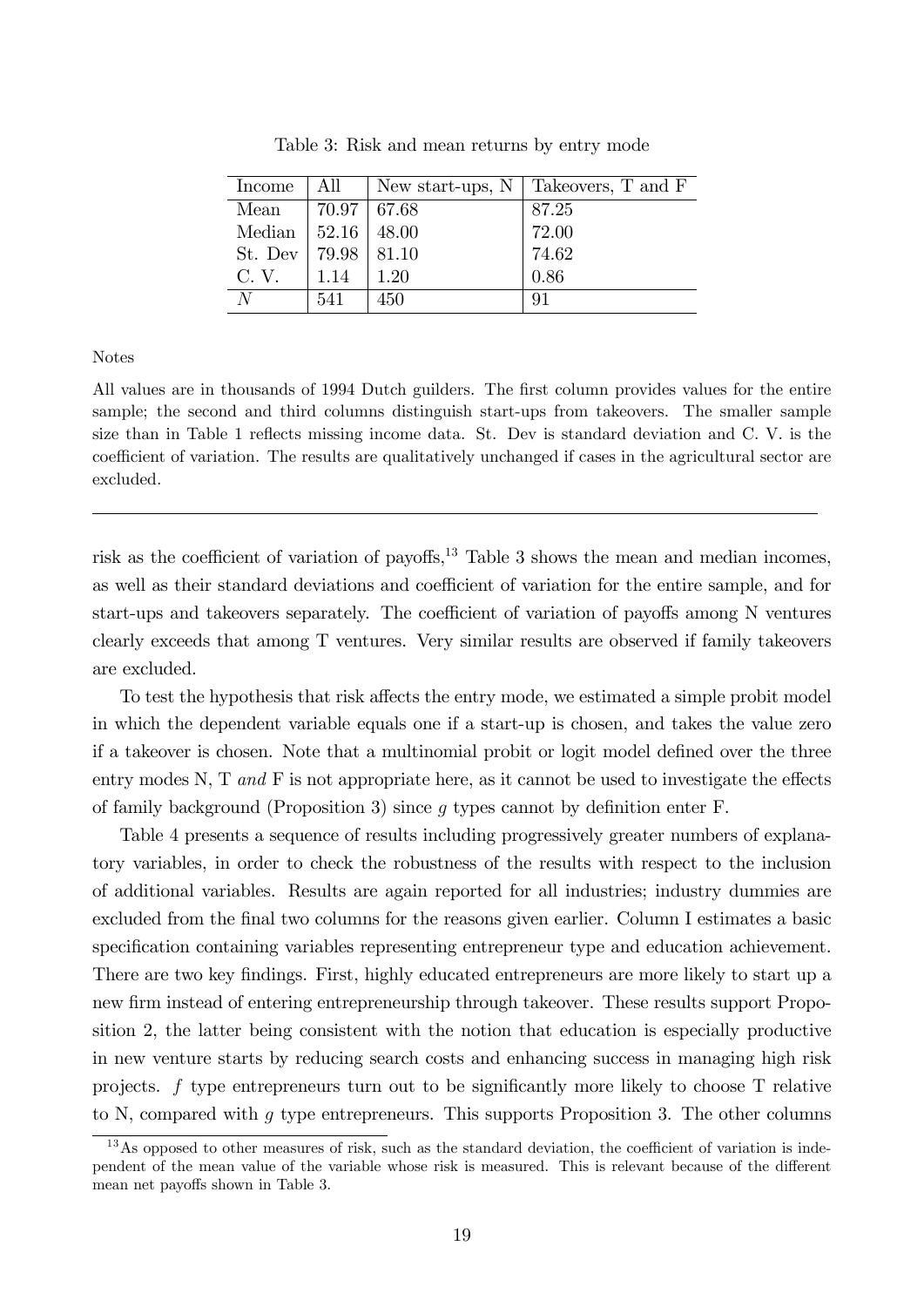| Variable                | Marginal effects   |                                          |                    |                    |  |
|-------------------------|--------------------|------------------------------------------|--------------------|--------------------|--|
|                         | I                  | $\rm II$                                 | III                | IV                 |  |
| $f$ type (d)            | $-0.040$<br>$\ast$ | $-0.038$ $^{\ast}$                       | $\ast$<br>$-0.039$ | $-0.038$ $^{\ast}$ |  |
|                         | (1.83)             | (1.82)                                   | (1.87)             | (1.85)             |  |
| Education (years)       | $0.014$ ***        | $0.011$ ***                              | $0.011$ ***        | $0.008$ **         |  |
|                         | (4.29)             | (2.92)                                   | (2.88)             | (2.16)             |  |
| Entry year $(19.)$      |                    | 0.001                                    | 0.001              | 0.001              |  |
|                         |                    | (0.94)                                   | (1.02)             | (0.42)             |  |
| Female $(d)$            |                    | 0.040                                    | 0.034              | 0.028              |  |
|                         |                    | (1.57)                                   | (1.26)             | (1.05)             |  |
| Age at entry            |                    | $-0.003$ $\hspace{0.1cm}^{\ast\ast\ast}$ | $-0.002$           | $-0.002$           |  |
|                         |                    | (2.68)                                   | (1.13)             | (1.21)             |  |
| Gen labor exp (years)   |                    |                                          | $-0.001$           | $-0.001$           |  |
|                         |                    |                                          | (0.50)             | (0.42)             |  |
| Industry exp (years)    |                    |                                          | 0.001              | 0.001              |  |
|                         |                    |                                          | (0.86)             | (0.91)             |  |
| SE experience (years)   |                    |                                          | 0.001              | 0.002              |  |
|                         |                    |                                          | (0.02)             | (0.06)             |  |
| Management exp (years)  |                    |                                          | $-0.036*$          | $-0.039$ *         |  |
|                         |                    |                                          | (1.67)             | (1.82)             |  |
| Entry cost in industry  |                    |                                          |                    | $-0.0004$ **       |  |
|                         |                    |                                          |                    | (2.02)             |  |
| Income risk in industry |                    |                                          |                    | $-0.0004$ *        |  |
|                         |                    |                                          |                    | (1.71)             |  |
| Pseudo $R^2$            | $0.06\,$           | 0.09                                     | $0.10\,$           | 0.11               |  |
| Wald $\chi^2$           | 23.91***           | 27.77***                                 | $29.72***$         | 34.16***           |  |
| $\mathcal N$            | 636                | 616                                      | 605                | 605                |  |

Table 4: Determinants of new start-up versus takeover

#### Notes

Dependent variable: binary,  $= 1$  if entry mode is a new start, and  $= 0$  if entry mode is a takeover of an existing firm. Absolute  $t$  statistics in parentheses, based on the Huber-White sandwich variance estimator. d denotes a dummy variable: marginal effects are computed for discrete changes of the dummy variable from  $0$  to  $1$ . For continuous explanatory variables the effects are given in terms of quasi-elasticities. Asterisks as in Table 2.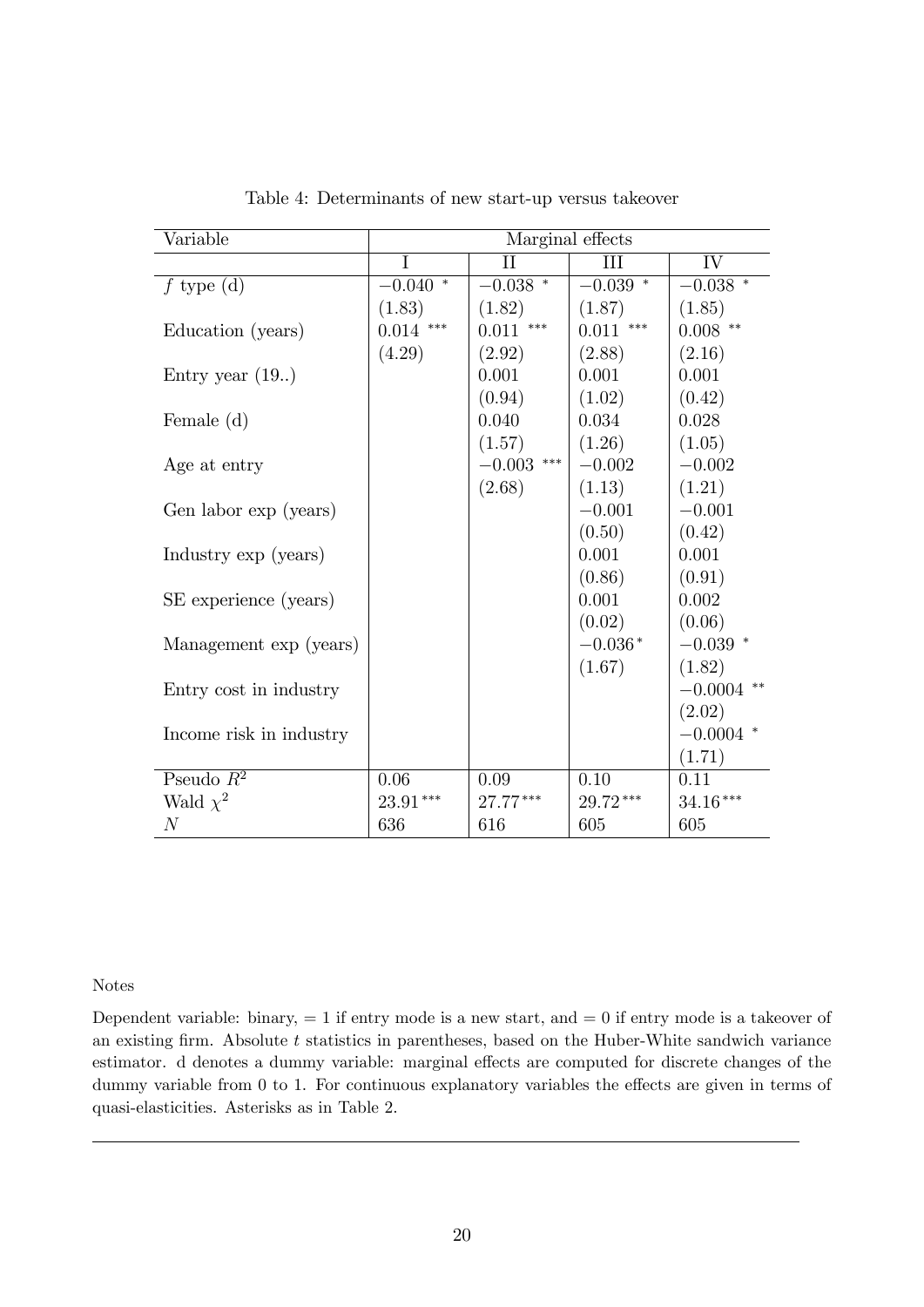of Table 4 indicate that these results are broadly robust to the inclusion of other relevant covariates, although the size of the education effect is slightly attenuated as more explanatory variables are added and the sample size drops (owing to incomplete responses for some of the added variables).

To test the robustness of these results to the inclusion of control variables, column II adds the control variables 'entry year', 'female' and 'age at entry'. Family background and formal education remain statistically significant; the 'entry year' variable is insignificant and so is gender. Column II also shows that younger entrepreneurs are more inclined to start up a business than to take one over. The effect is quite small and turns out not to be robust to the inclusion of additional covariates (see the other columns of the table). We therefore conclude that there is no robust effect of gender or age on entrepreneurial entry mode.

Column III adds to the specification other dimensions of formal human capital, in the form of various kinds of experience. This enables Propositions 4 and 5 to be tested. The only variable in this category that is marginally significant in all equations is years of previous experience of managing people, which is associated with a higher probability of becoming an entrepreneur through takeover instead of start-up. This is consistent with Proposition 4, although the size and significance of this effect are modest. In contrast, there is no significant effect of other types of experience on the mode of entry. Hence Proposition 5 is not supported.

Column IV includes controls for (industry-specific) entry capital requirements and risk, as defined in the previous section. These are added in order to test Proposition 6, which stated that greater risk and start-up capital requirements decrease the probability entrepreneurs will start a new firm rather than take over an existing one. The results show that takeover becomes relatively more attractive when industry entry is more risky and/or more expensive. These findings are consistent with Proposition 6, though the entry risk variable is only marginally significant.

### 5.3 Robustness checks

One robustness check dropped all observations relating to agriculture from the specification estimated in Table 4. The results are qualitatively unchanged, with two exceptions. One is that the effect of  $f$  type on entry mode choice becomes more significant in the first two columns when agricultural entrepreneurs are dropped; the other is that the effects from years of education become marginally less significant.

We also checked whether there is a potential problem of survivorship bias. Our crosssection of data includes only entrepreneurs who are still in business. The danger is that N entrepreneurs are more prone to failure than T and F entrepreneurs: hence we might oversample abler (better educated) entrepreneurs who are disproportionately found in the N mode. This could impart an upward bias to the estimates on the role of education in Table 4. Put another way, interacting education with the duration of time spent in the current business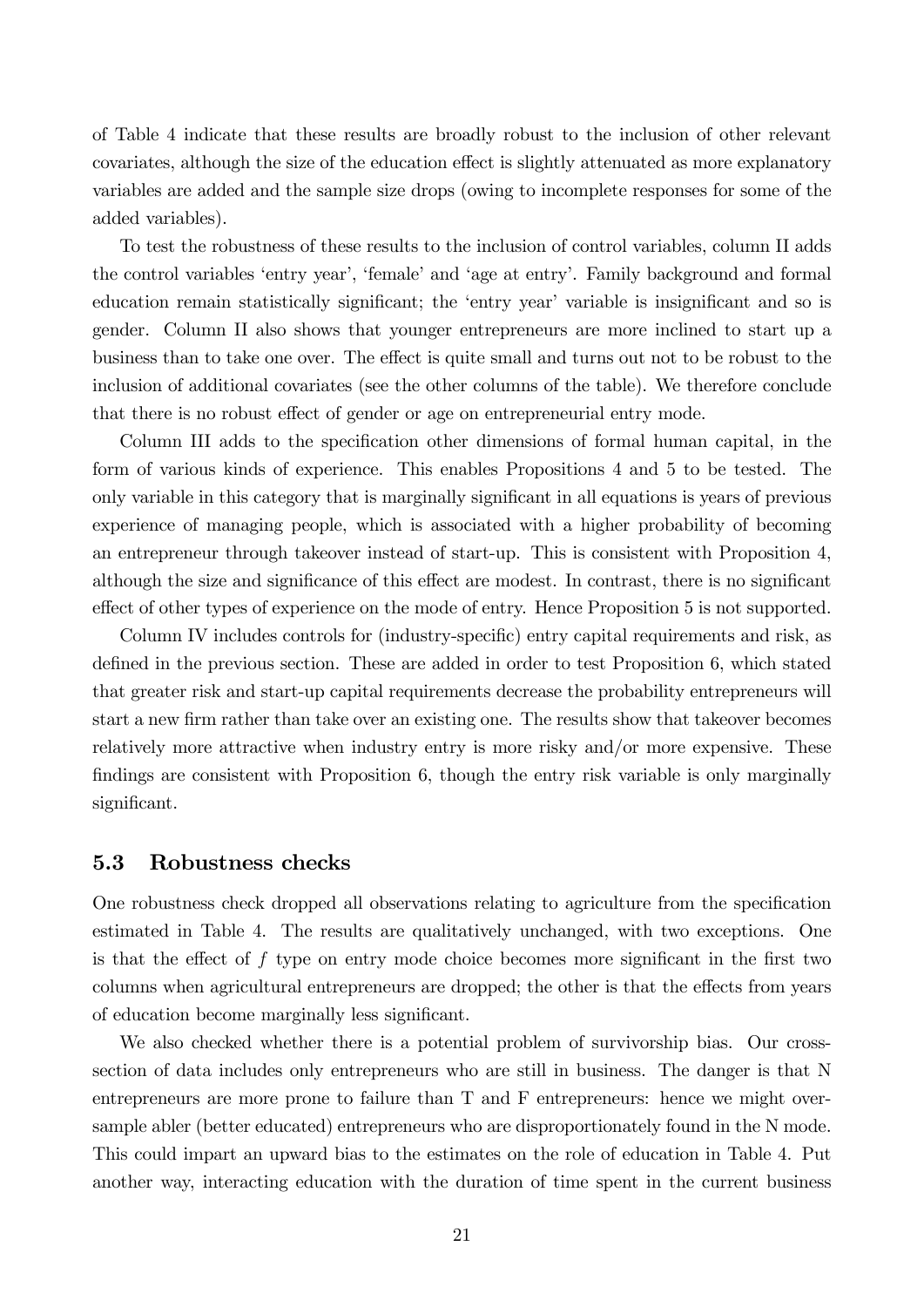should enter with a positive coefficient if survival bias is a salient issue. Consequently we re-ran each probit in Table 4, including this interaction term together with years of education and duration entered separately. In all cases the interaction term was insignificant.

Another consideration is that some self-employed parents run businesses which cannot be  $p$ assed on or sold  $-$  for example, window cleaners, lawyers and doctors. Despite their children being unable to inherit a business in the conventional sense, they are nevertheless classified as f types. We could not control for parental occupation in sufficient detail to test the robustness of our results to the omission of these cases; but we doubt this consideration affects the results in a material way. If anything, it is likely to increase the degree of imprecision of our results, making the significant relationships which are uncovered more noticeable.

Finally, we tested whether the mode of entry might be affected by the existence of capital constraints. For example, if entrepreneurs are obliged to select an inexpensive mode of entry because capital required in their preferred entry mode is not forthcoming, biased results might ensue. To test this possibility, we constructed two measures of initial constraints. First, following Parker and van Praag (2006), the extent of borrowing constraints is measured directly as  $BC := 100 \times (1 - r) \ge 0$ , where r is the ratio of initial capital invested and initial capital required (see Table 1 for descriptive statistics). Also, a dummy variable for having experienced capital constraints is defined as equal to one if  $BC > 0$  and equal to zero if  $BC = 0$ . This second constraint measure reflects whether entrepreneurs face any constraint or not. It turns out that less than 33% of the entrepreneurs experienced any capital constraint at the time of entry, while only 12% claimed to be constrained by 60% or more of their required capital. Across the sample, the average extent of capital constraints BC is only 17.8%. This suggests that capital constraints are not an issue for the majority of respondents. Furthermore, Table 1 reveals no significant difference in  $BC$  by family background. Nevertheless, to err on the side of caution, we re-ran all of the specifications reported above for all respondents apart from those claiming to be constrained by 60% or more of their required capital. The results, which are available from the authors on request, remained qualitatively unchanged.

### 6 Discussion and conclusion

Overall, our empirical tests support most of the propositions advanced in this article. Entrepreneurs who come from business-owning families, and entrepreneurs with high levels of managerial experience, are both more inclined to take over an existing Örm than to start-up a new one, whereas formal education increases the probability of brand new venture starts. Furthermore, required start-up capital and risk diminish the probability of new venture starts as well.

What are the implications of our results for policy makers, practitioners and entrepreneurship researchers? To the extent that one can generalize from one set of results, we would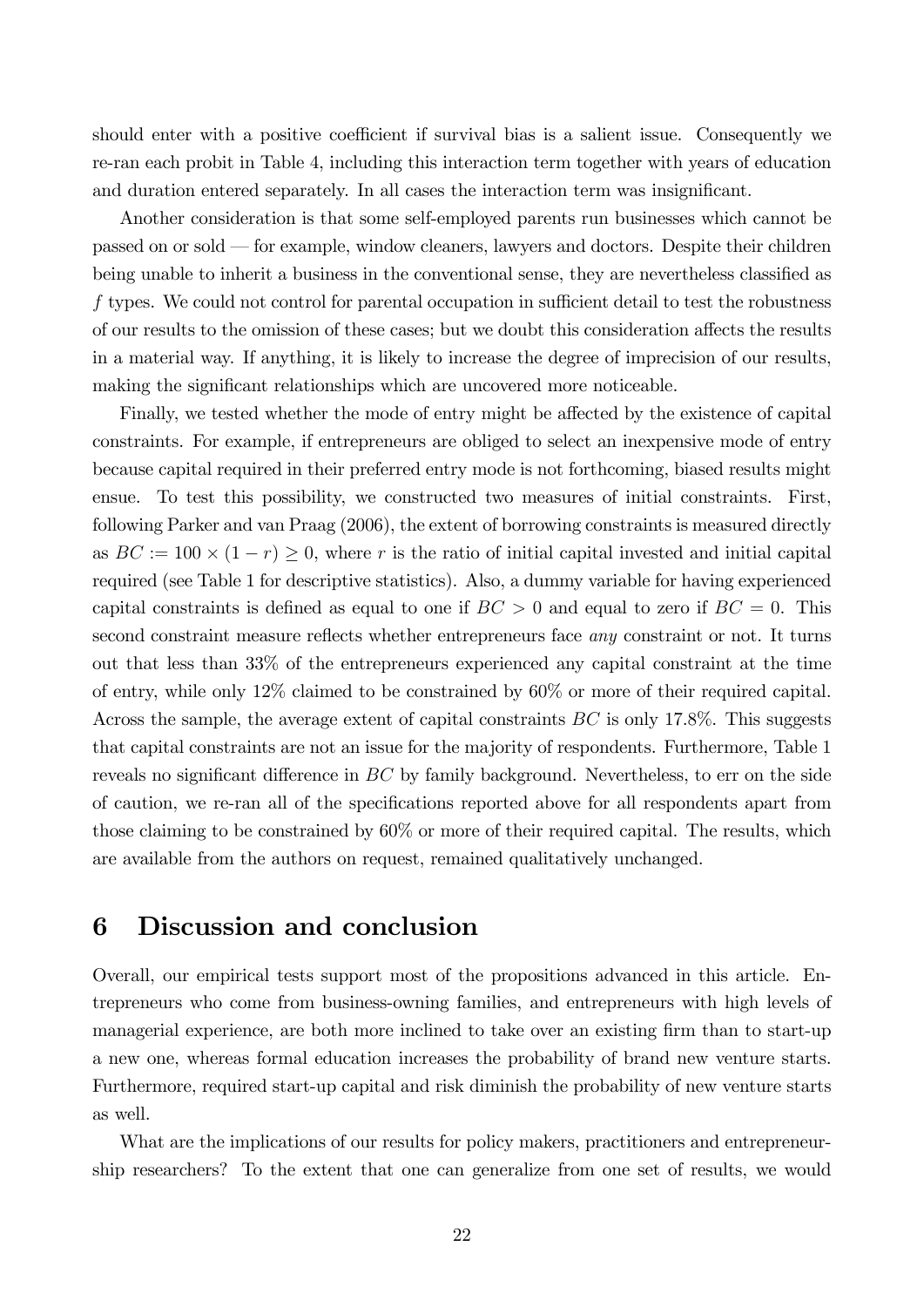argue that practitioners and policy-makers should start to recognize that entrepreneurs can and do choose between multiple modes of entry, and incorporate this insight in the design of public policy programs. For example, entrepreneurship education programs often focus on new start-ups, neglecting the important entry route of takeovers. As we have seen, takeovers seem to attract individuals with different skill sets to new starts, combining less formal education with greater levels of managerial experience. In view of the current scarcity of takeover candidates in Europe and parts of North America it may be advisable to extend these programs to educate aspiring entrepreneurs about takeovers as well.

More generally, this information could help policy-makers target participants in business support programs. For example, if takeover candidates really are more readily found among the offspring of entrepreneurs, practitioners might be able to use this information to foster closer networks of family firms which can organize markets to match supply and demand of firm takeovers across families to make the succession process smoother. Since the process of firm takeover no longer takes place automatically within the family, various families could be brought together in such markets where people coming from business owning firms from different generations meet as potential buyers and sellers.

We believe that future research can usefully build on our initial work. At present, the literature contains many studies which conflate the different modes of entry. This can introduce an aggregation problem, leading for example to lower estimated effects of education on new venture creation if takeovers are mistakenly included in the sample of venture starts. Arguably, greater consistency about the treatment of different entry modes might clarify research findings across studies and reduce the incidence of inconsistent or contradictory results. There can be policy benefits from this as well. For instance, our results suggest that higher costs of starting a new Örm will lead to fewer new starts but more takeovers. This opportunity to substitute entry into a different mode can be overlooked by traditional research methods which focus purely on new venture creation. The danger is that the importance of borrowing constraints on entrepreneurship as a whole will be overstated (Hurst and Lusardi, 2004) with the consequence that policy recommendations will be distorted.

Clearly, more research is needed to broaden the Öndings and extend the analysis in several novel and important directions. The most obvious empirical question is whether our results also hold in countries other than the Netherlands, and whether there are important differences between and within EU states vis- $\alpha$ -vis the US. Also, on a conceptual level, the analysis could be usefully extended to study the family firm succession issue in more detail. That might recognize the potential for conflicts within families at the same time as taking account of entrepreneur-Önancier frictions. More generally, we believe that there are substantial potential gains to be made by building on the approach of this paper, and analyzing succession from the viewpoint of successors, rather than just that of existing founders – which is where most research has focused to date.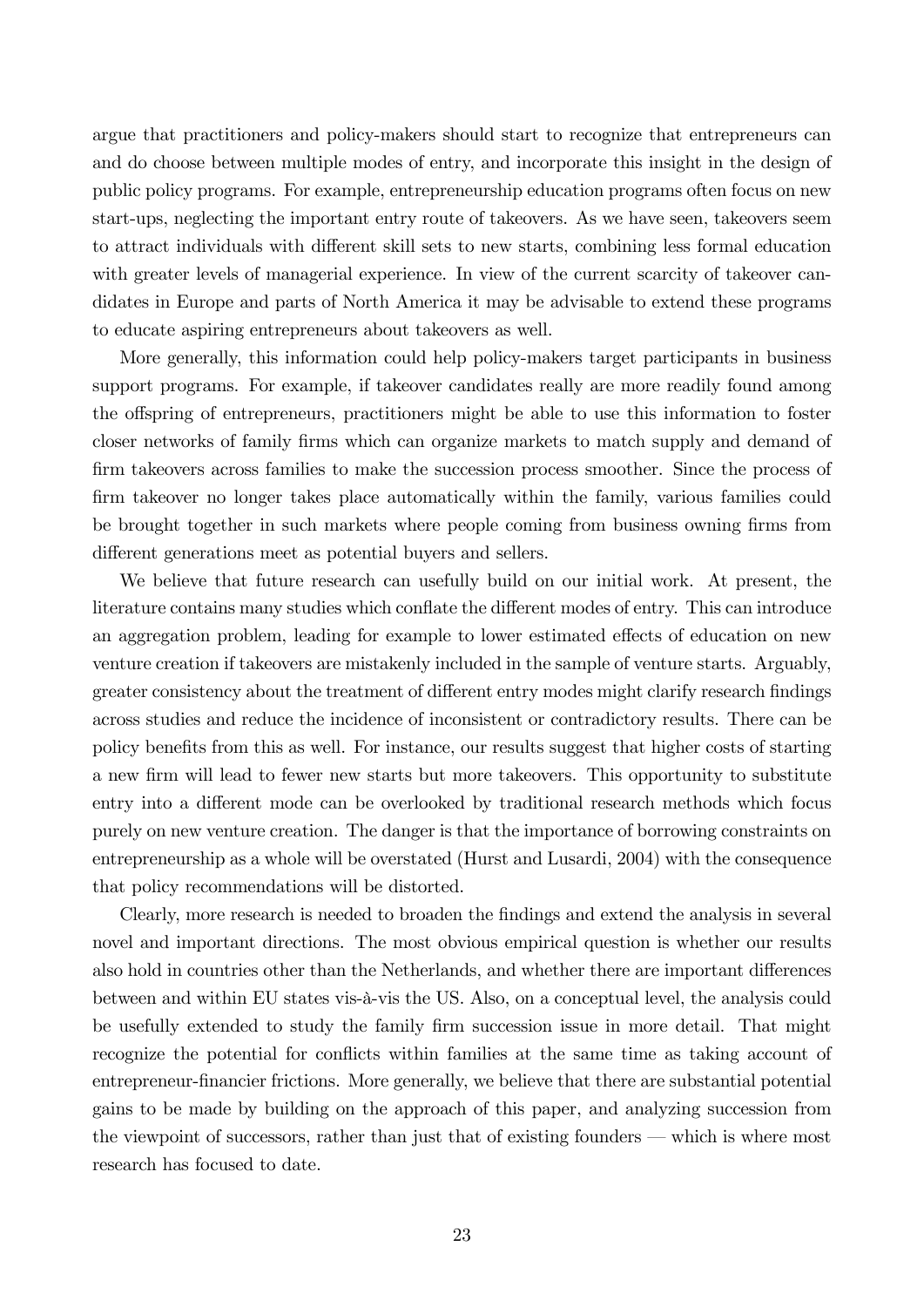# References

- Acs, Z. and C. Armington (2006) Entrepreneurship, Geography, and American Economic Growth, Cambridge: Cambridge University Press.
- Astebro, T. and I. Bernhardt (2003) Start-up financing, owner characteristics, and survival, Journal of Economics and Business, 55, pp. 303–19.
- Astebro, T. and P. Thompson (2007) Entrepreneurs: Jacks of All Trades or hobos? Working paper
- Becker, G. S. (1964) Human Capital, NBER, New York
- Bennedsen, M., Nielsen, K. M., Perez-Gonzalez, F., and D. Wolfenzon (2006) Inside the family firm: The role of families in succession decisions and performance, *NBER Working Paper* No. 12356, Cambridge, MA.
- Black, S., Devereux, P., and K. Salvanes (2005) The more the merrier? The effect of family composition on children's outcomes, *Quarterly Journal of Economics*, 120, pp. 669–700.
- Boheim, R. and M. P. Taylor (2001) Job search methods, intensity and success in Britain in the 1990s, Mimeo, Institute for Social  $\mathcal B$  Economic Research, University of Essex.
- Brouwer, E., Edelmann, E., van Praag, C. M., and B. M. S. van Praag (1996) Determinants of success or failure of Dutch entrepreneurs, Unpublished report, Wetenschappelijke Raad voor het Regeringsbeleid, Voorstudie, The Netherlands.
- Bruce, D. and H. J. Schuetze (2004) The labour market consequences of experience in selfemployment, *Labour Economics*, 11, pp. 575–98
- Burkart, M., Panunzi, F., and A. Shleifer (2003) Family firms, *Journal of Finance*, 58, pp. 2167–2201.
- Card, D. (2001) Estimating the returns to schooling: progress on some persistent econometric problems,  $Econometrica$ , 69, pp. 1127–60.
- Caselli, F. and N. Gennaioli (2005) Credit constraints, competition, and meritocracy, Journal of the European Economic Association,  $3(2-3)$ , pp. 679–89.
- Casson, M. (1995) Entrepreneurship and Business Culture, Edward Elgar, Aldershot UK
- Chaganti, R. and J. A. Schneer (1994) A study of the impact of owner's mode of entry on venture performance and management patterns, Journal of Business Venturing, 9, pp. 243– 60
- Charles, K. K. and E. Hurst (2003) The correlation of wealth across generations, Journal of Political Economy, 111, pp.  $1155-82$ .
- Cocco, J. F, Gomes, F. J., and P. J. Maenhout (2005) Consumption and portfolio choice over the life-cycle, Review of Financial Studies, 18, pp. 491–533.
- Colombier, N. and D. Masclet (2008) Intergenerational correlation in self-employment: some further evidence from French ECHP data, *Small Business Economics*, 30, pp. 423–37
- Commission of the European Communities (2006) Transfer of Businesses: Continuity through a new beginning, EC, Brussels.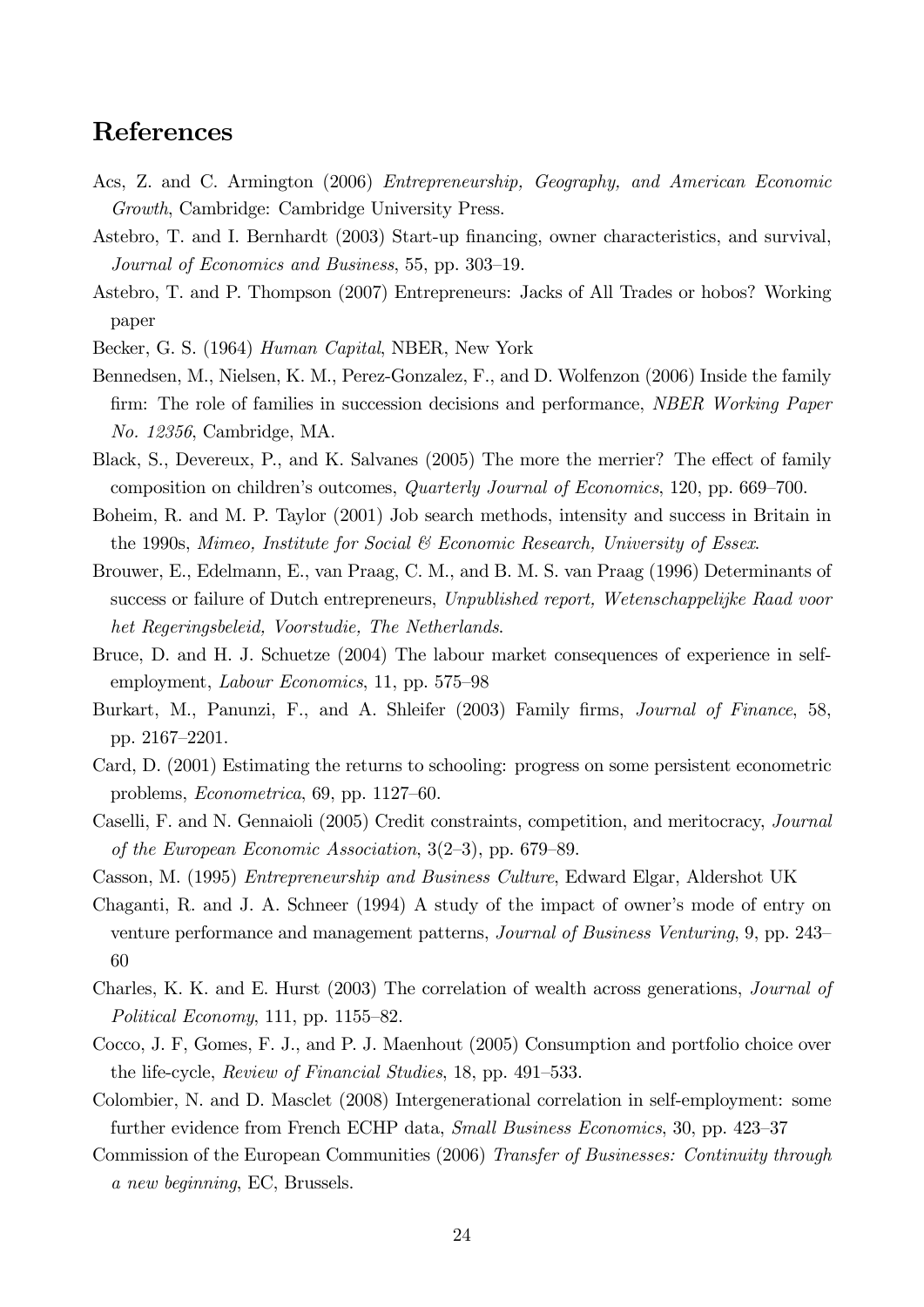- Cooper, A. and W. Dunkelberg (1986) Entrepreneurship and paths to business ownership, Strategic Management Journal,  $7$ , pp. 53–68.
- Douhan, R.D. (2009) Compulsory education and jack-of-all-trades entrepreneurs, IFN Working Paper.
- European Commission (2003) Green Paper Entrepreneurship in Europe, EC, Brussels.
- Eurostat (2000) Enterprises in Europe, Luxembourg: Eurostat.
- Fairlie, R. W. (2004) Does business ownership provide a source of upward mobility for blacks and Hispanics?, in Holtz-Eakin, D. and H. S. Rosen (eds.) Public Policy and the Economics of Entrepreneurship, MIT Press, Cambridge, MA., pp.  $153-79$ .
- Fairlie, R. W. and A. Robb (2007) Families, human capital, and small business: Evidence from the Characteristics of Business Owners Survey, Industrial and Labor Relations Review, 60(2), pp. 225-45.
- Gomes, F. and A. Michaelides (2005) Optimal life cycle asset allocation: understanding the empirical evidence, *Journal of Finance*, 60, pp. 869–904.
- Hayward, M. L. A., D. A. Shepherd and D. Griffin (2006) A hubris theory of entrepreneurship,  $Management Science, 52, pp. 160–72.$
- Holmes, T. J. and J. A. Schmitz (1990) A theory of entrepreneurship and its application to the study of business transfers, *Journal of Political Economy*, 98, pp. 265–94.
- Hurst, E. and A. Lusardi (2004) Liquidity constraints, household wealth, and entrepreneurship, Journal of Political Economy, 112, pp. 319–47.
- Hyytinen, A. and P. Rouvinen (2008) The labour market consequences of self-employment spells: European evidence, Labour Economics, 15, pp. 246–71
- Jovanovic, B. (1982) Selection and the evolution of industry, *Econometrica*, 50, pp. 649–70
- Landier, A. (2004) Entrepreneurship and the stigma of failure, Mimeo, Stern School of Business, New York University.
- Lazear, E. P. (2005) Entrepreneurship, *Journal of Labor Economics*, 23, pp. 649–80.
- Lentz, B. F. and D. N. Laband (1990) Entrepreneurial success and occupational inheritance among proprietors, *Canadian Journal of Economics*, 23, pp. 563–79.
- Lowe, A. L. and A. A. Ziedonis (2006) Overoptimism and the performance of entrepreneurial firms, *Management Science*, 52, pp.  $173-\overline{U}86$ .
- Nicolaou, N., S. Shane, L. Cherkas, J. Hunkin and T. D. Spector (2008) Is the tendency to engage in entrepreneurship genetic?, Management Science, 54, pp. 167–179.
- Oreopoulos, P. (2006) Estimating average and local average treatment effects of education when compulsory schooling laws really matterm  $American Economic Review, 96(1), pp. 152-$ 75
- Parker, S. C. (2007) Entrepreneurial learning and the existence of credit markets, *Journal of* Economic Behavior & Organization,  $62(1)$ , pp. 37-46.
- Parker, S. C. (2009) The Economics of Entrepreneurship. Cambridge: Cambridge University